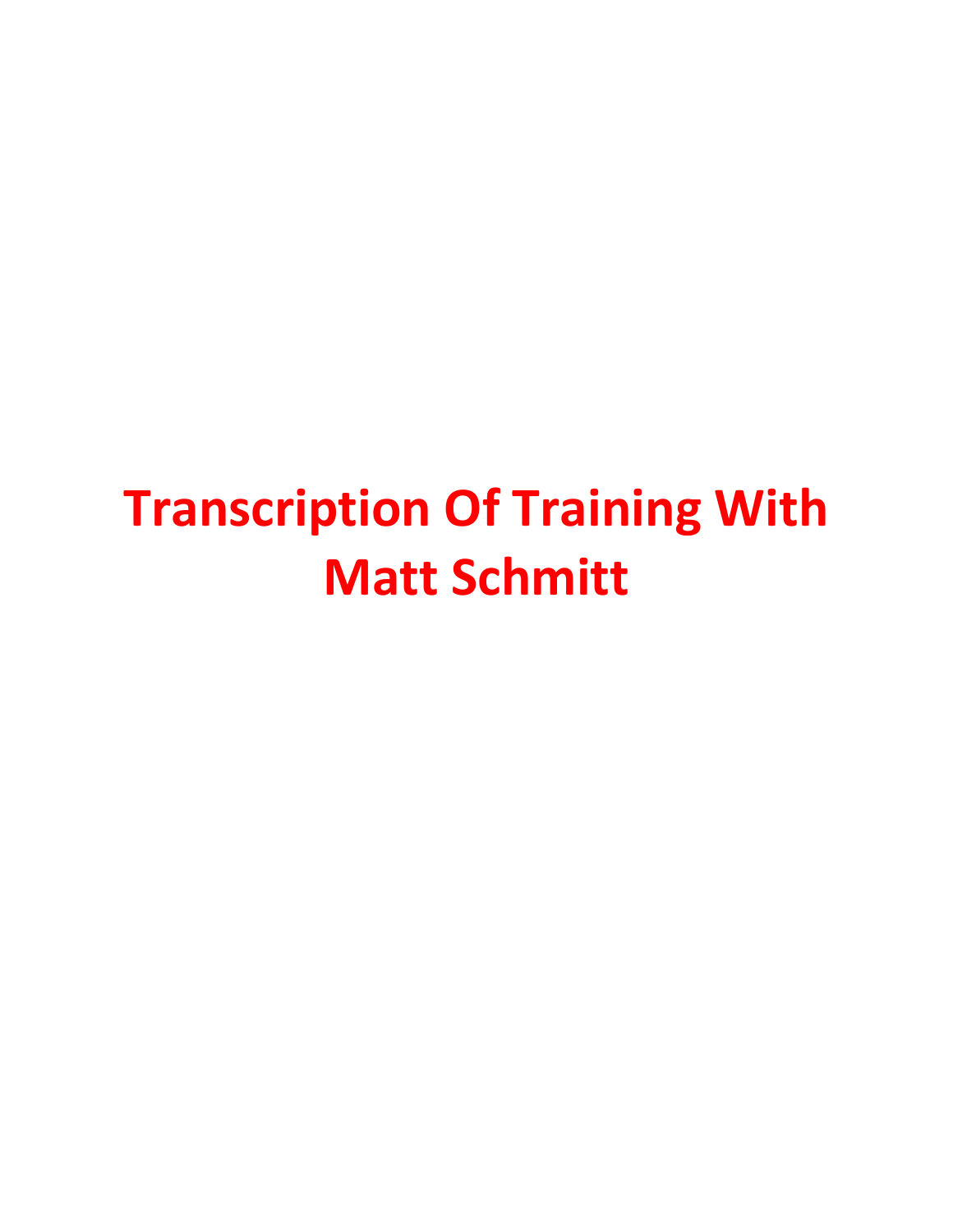Brittany Lynch: Hey, hey, Brittany Lynch here. Today I have a special guest. We have Matt Schmitt on the call with me. I actually met Matt at a mastermind meeting about two years ago now. At the time he was earning six figures a year online while still working his day job. This is very, very impressive for anyone, let alone someone who was still working ten hours a day plus for somebody else. Since quitting his job in early 2015, he's gone to launch several very, very profitable Shopify stores. Today, he's going to share with us the step by step process for launching an all mighty commerce store. Matt, thank you so much for being here with us.

Matt Schmitt: Very happy to be here. Thank you for inviting me.

- Brittany Lynch: No problem. All right, we'll let's kick it off with a relatively simple question. For those of you who are unfamiliar with Shopify, can you briefly just explain what it is? Why did you start using Shopify in the first place?
- Matt Schmitt: Absolutely, so Shopify is a platform that allows you to create an e-commerce store with very minimal effort when it comes down to it. You know, as Brittany said and I've been online doing this for awhile now. I've actually been doing internet marketing in some form for about seven years now. I remember way back when Shopify wasn't around and things like this weren't around. It was very, very difficult to do what you can achieve inside of Shopify. You can create a store and literally have it up in a matter of thirty to forty minutes. When I jump into a new store, I just created one and partnered with my brother on it and helped him get this thing going. It took me all of forty-five minutes to do it. Entirely, of all this things that I know how to do it. It might take you a little bit longer when you start but it gets easier and easier over time. It allows you to list products. It allows you to take payments. It allows you to basically have what used to cost you thousands of dollars done for as little as \$29.00 a month with Shopify. It's very, very powerful to use and they are literally the leading people in this e‐commerce, gritty, done for sort of platform.
- Brittany Lynch: Yeah, that's really cool. Matt, you have way more experience than I do when it comes to e‐commerce. I have launched a number of Shopify stores and I can definitely echo what you just said. It's so easy to use. It's very similar to even something like WordPress but in a lot of ways a lot easier. Let's try to anchor some sort of numbers around this. I know it's really tough and people ask me this a lot. How much money can you earn in the first month? What would you say is a realistic monthly income goal for someone just starting out in a e‐ commerce business?
- Matt Schmitt: Well the important thing to know when step into this thing is that every dollar that you make is going to have some costs associated with it. You're pushing in some way or another, you're getting your message out there, your offer out there. Then somebody buys it and you have costs there as well. Easily I think, in just pushing yourself, getting it up and going and finding something that's unique. We'll talk more about that here, I'm sure in a little bit but something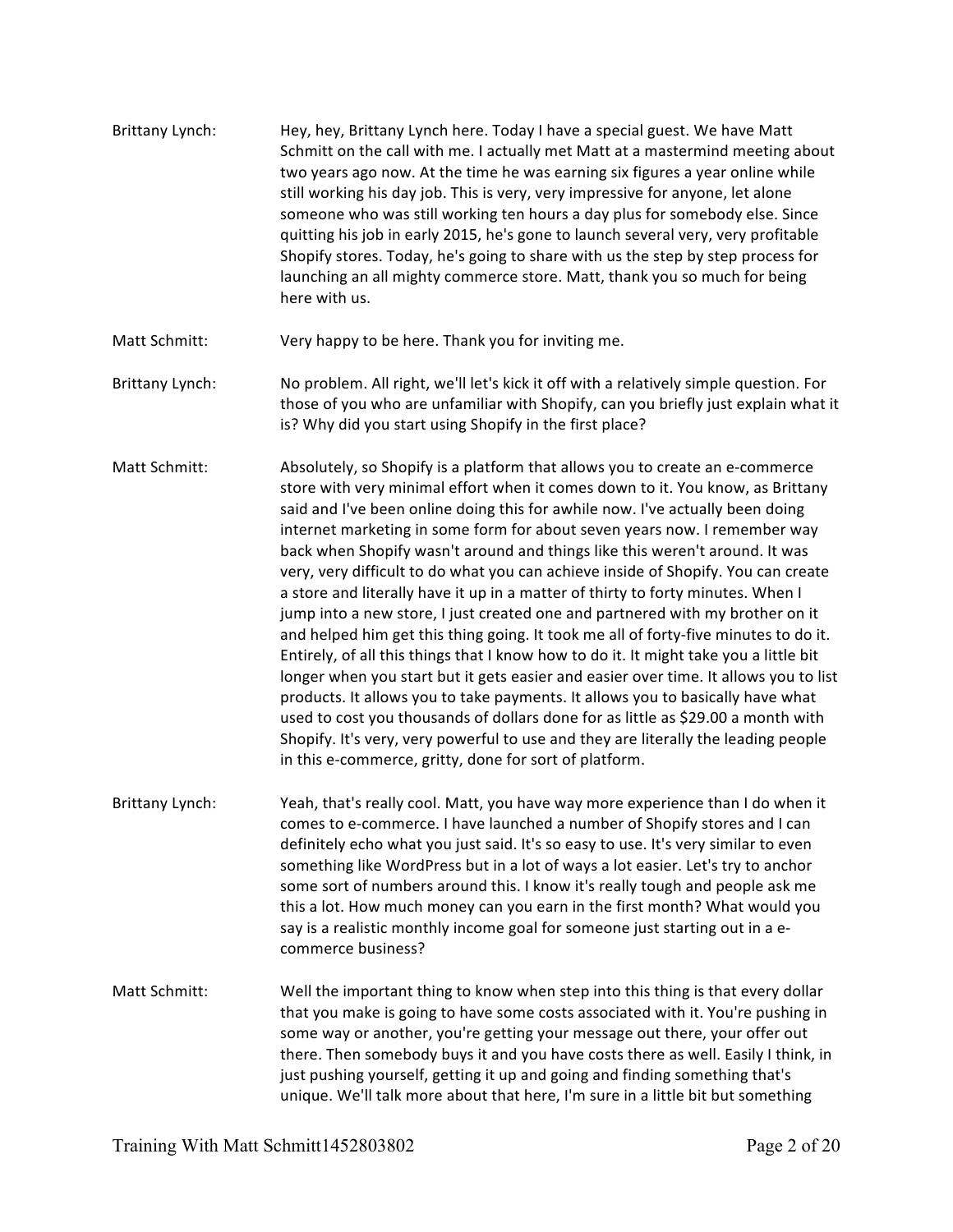that's out there and people want to buy. You could easily get to the \$10,000.00 a month mark in very little time. I've seen people do it over and over and over again, whether they're my students or somebody else's students. It's not only Shopify but Facebook and all these other platforms. They want you to do this stuff. Customers are getting more and more used to buying online. You can Google it right now, I'm sure you'll see a chart that shows you how much online shopping has increased over the last couple of years. A 10,000.00 per month mark is something that you can easily achieve. I would say if you're really dedicated to it, within a month or two months. Brittany Lynch: Yeah and people are getting more and more comfortable with purchasing online

going forward. It's just increasing year after year. I know 24 is a really big time for all mighty commerce and it was really crazy to see. Just in my Facebook, that alone, the amount of success stories that were coming out with launching a Shopify store and many of them were your students. That was really neat to see.

> Let's get into a bit of the nitty gritty here. If someone wants to launch an e‐ commerce store, specifically on Shopify, can you first start by walking me through the high level steps involved in hitting that monthly goal and just watching the store in general?

Matt Schmitt: Yeah, so I'm a big pay traffic monitor. I used to do SCO when I started off. Like I said I've cycled through a lot of things. Pay traffic marketing is so much easier especially on Facebook. People don't realize how much information they give on Facebook, whether it's through what I like to call hard data. Which is like where you fill out what school you went to, what you like, certain pages. Then just typical soft data, which is just your interaction on Facebook too. You know, the Batman versus Superman movie comes out, I'm a big nerd like that so every time I see something about it, I probably like that. Now I'm starting to get hit with more and more Batman and Superman stuff. That's the nature, I'm included in that audience now. That's the nature of Facebook.

> I would point anybody who's trying to start to do this to understand Facebook and go there first. What I'm looking at here is what's called ... We can leave a link to this somewhere, Brittany. This is basically, I just typed in the search bar up here on Facebook, interests. Then searched for it. This is what comes up. This is the page sorting of all the interests on Facebook and pages are typically interests. You'll see like the Dr. Strange movie, photography. That's not an actual page, that's you know, seventeen million people have said in one way or another that they are interested in photography and the same thing with music. You could go through here and basically, it looks like I didn't sort everything but you can look through here when you search and find a niche that you're either interested in or not necessarily interested in.

The one of the first things I started in was selling t-shirts to nurses. I am not a nurse but my mom was a nurse. My mom was a nurse and I had seen some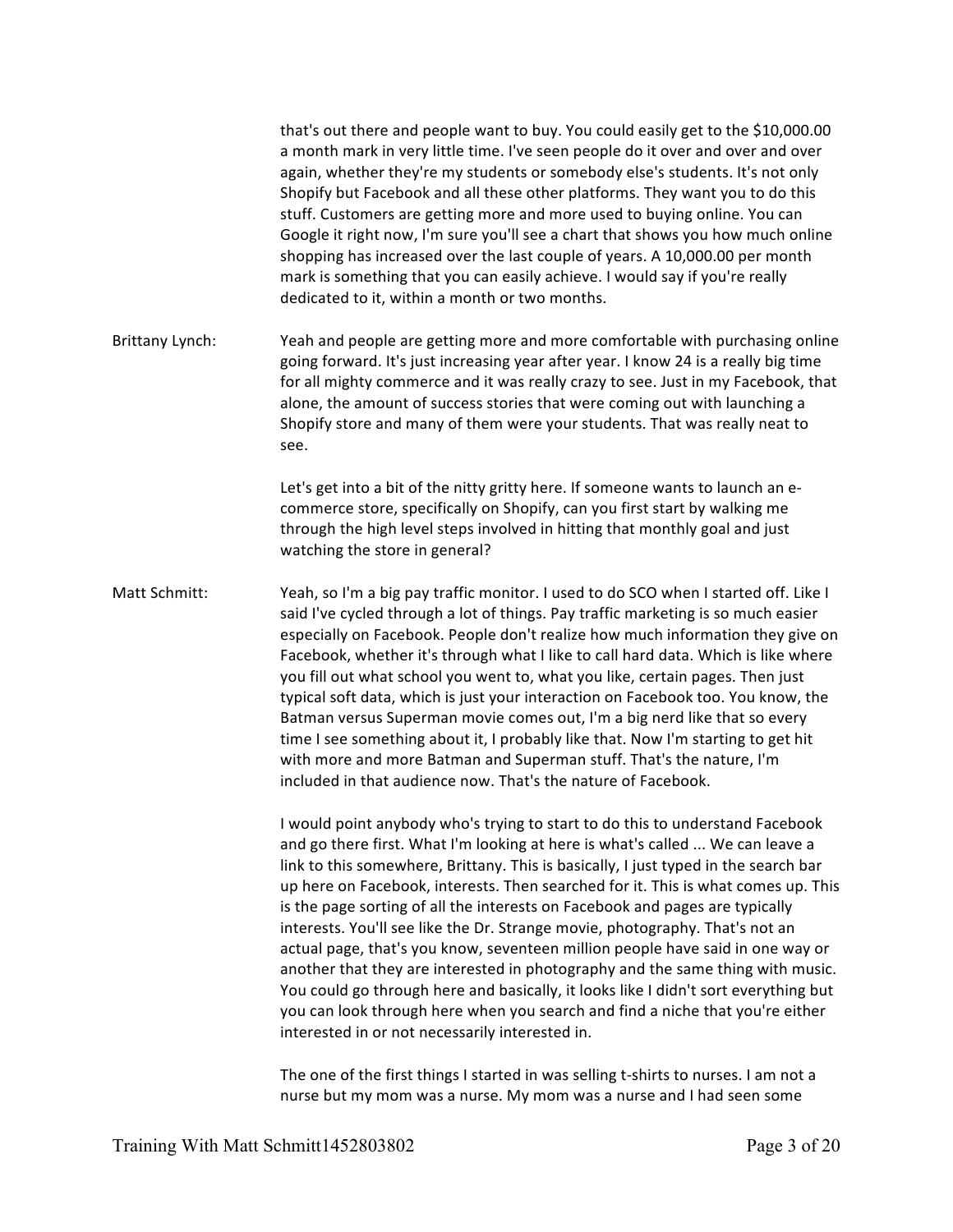other people having success in that niche. I wanted to understand that niche. This is where I would kind of load for anyone listening to start. If you're brand new, don't do something that you're necessarily personally attached to because we tend to get blind when it comes to those things. When you're doing page traffic and marketing at least. What I want you to do is talk to your friends and what are their jobs, what are their hobbies? How to go for something that you have a close relationship with somebody. Do you just sit down and say, I've identified the friend I want to go with, say my friend is a mechanic. I'm going to go after all the mechanics on Facebook and sell them t‐shirts or whatever widgets. Then just start learning about them.

Then come back to Facebook and search for mechanics and kind of get an idea of what the presence is on Facebook. I can tell you, it's pretty good. Mechanics is a great niche because mechanics are very passionate about their jobs. Then when you're identifying your niche and looking for a niche, that's really the key. Passion equals engagement and this is a social platform. At the end of the day, you need something that's very passionate.

Back to what I used to do. I used to do things on Google AdWords. A good example of what would work on Google that wouldn't work on Facebook is something like acne. No one's going to be very passionate about the fact that they have acne on Facebook. There's not going to be fan pages for it. There's not going to be groups or clubs, engagement or people posting pictures about it. If you're a mechanic and say you landed a new job or just did this awesome job somewhere along the lines of being a mechanic or you see something about your profession on Facebook, you're going to engage with it. That's really what the key is to making sure that you're going to have success on Facebook, is passionate nitches.

Brittany Lynch: You're kind of saying, start in a way, start with end in mind. In the sense of before you even think about the niche, you have to think about, okay how are you even going to market your products in the first place. If you're going to need marketing on Facebook, one of the important things you need to think about selecting a niche is that passion because that boosts engagement, which is an important part of the Facebook ad platform. Yeah, I mean there's always different types of ads. When it comes down to it the most vital thing for you to understand is that Facebook is a social platform. You have to understand the medium that you will be selling in. We'll talk more I'm sure on the ad types later on, when we get down into this but at the end of the day, Facebook is a social platform. It's just about understanding that medium. Know that you want somebody to be very proud and hit that like button at a minimum.

> I always tell my students, I go, if a minimum is it hits somebody in the face, you want them to like it. Then it's going to spread and go viral. That's really the key about your niche. Things like gardening, great niche right? I've seen some people kill it but it's been hard for a lot of people because no one's really that passionate about gardening to the extent that you don't garden with thirty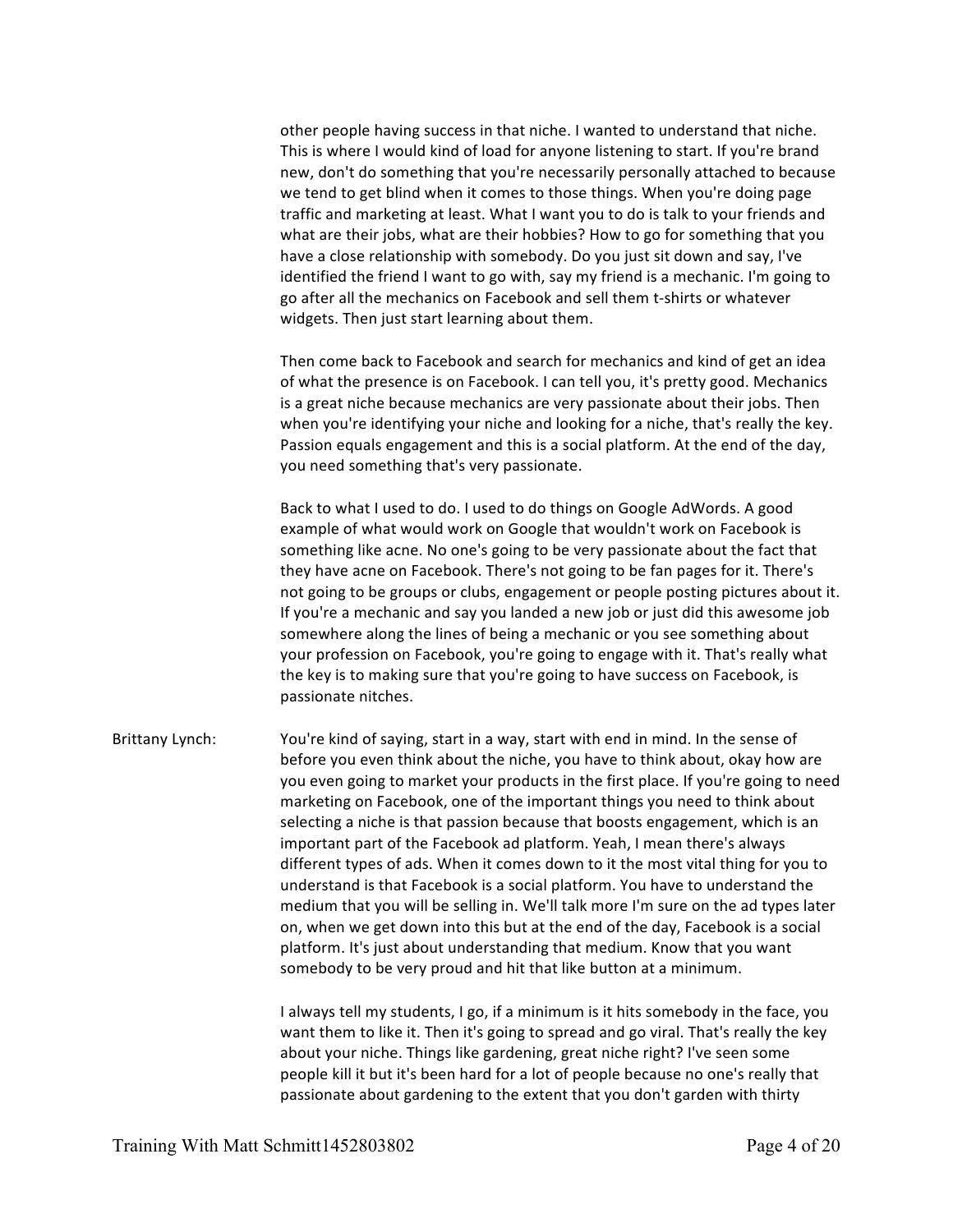people. You might have a little club or something like that but if your a mechanic, probably all of your buddies are mechanics too. If you hit like, then it's going to spread. All their friends on Facebook who are possibly mechanics too are going to see it too. That's another key aspect of identifying them in that niche.

Brittany Lynch: That's a really good way of thinking about it. How will it be shared and how it will spread. When you're selecting a niche, you start by evaluating not just your own hobbies and interests but also the hobbies and interests that are close to you, as you did with the nurse niche as your mom was a niche. The next thing you go for is passion. What would you do to determine that passion level? Do you go into the Facebook groups and just see how people are interacting?

Matt Schmitt: Yeah, I mean when we talk about finding a product, you'll see a lot of the passion correlated over there. Then also just as you said, go into the groups, see what else is out there. See what else is popular on Facebook. If you look at the audience size on Facebook, you can look at that when were creating an ad.

Brittany Lynch: Yep.

Matt Schmitt: If you look at the audience size on Facebook that would give you a good indication that there's some passion there too. If the presence is developed on Facebook, which is really the most important thing, that in itself is the pea in the kitchen that you should go after. A perfect example is if I try to take my nurse niche over to, all my nurse niche and everything I tried to take over to Pinterest, well nobody's, that's not the right medium. Pinterest wasn't very good for it. At least this was six months ago when I tried it. It wasn't a great medium because people weren't sharing and doing things for nurses that had any kind of sustainable traffic. There wasn't a huge amount of presence there. For page traffic, that's not a great medium for it. At least back then so I have to revisit it. It's in my 2016 plan.

> Facebook let's you know the size of the audience. You see the presence, go into the groups, understand the passion of the people there. Then you can really understand if you're going to have a viable niche to go after.

Brittany Lynch: You know, that's a really good point about knowing your medium as well. Knowing well what's going to respond to that platform. Just as an example and you might find this interesting Matt, I've run a number of pre post engagement ads of blog posts that I have. The blog posts that are relating to business related topics, those are always shared really well on Facebook. Now they never really picked up by influences on Pinterest. I promoted a DIY, how to make your own lotion on Facebook and they ended up getting shared over 1500 times on Pinterest without doing any active promotion on Pinterest. That's a good example of how that niche might work well with that platform but the business type ones might work better on Facebook.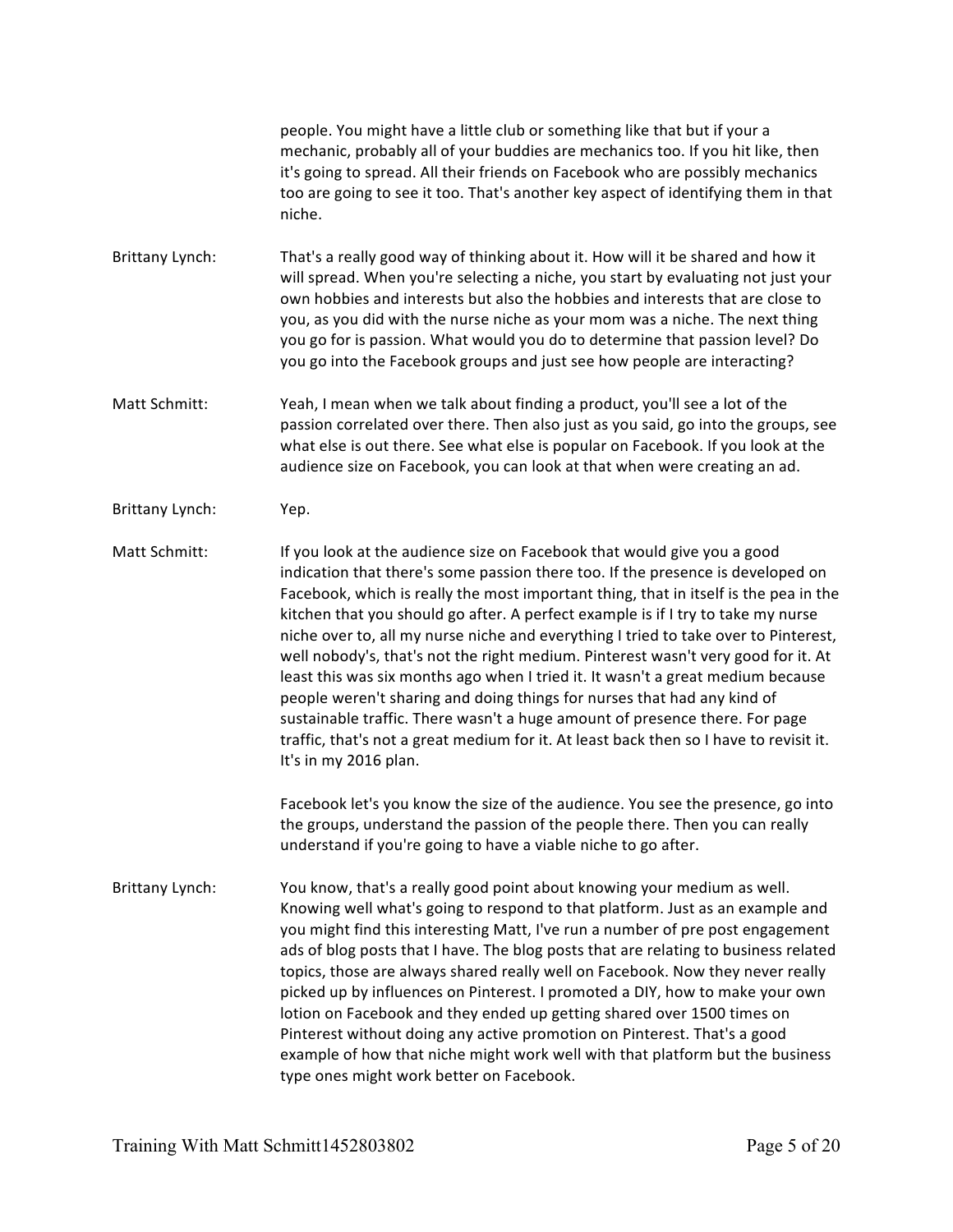- Matt Schmitt: Yep, absolutely.
- Brittany Lynch: Before we move on to the next step which is, I believe identifying a product. Is there a specific audience size that you look to target or look for the niche to be equal pursuing it for her?
- Matt Schmitt: Yeah, so just to put this into perspective of why I do this. When I started off in tshirt marketing, I went after a certain dog breed that at the time I didn't have but I think 50,000 people in it. I grew my page and I grew with the size of the audience because it was a growing breed. I had my page up to about 30,000 of about 65,000 people in total on Facebook that were associated with the niche and 30,000 of them were on my fan page. So that's sustainable and that's a very nice size for your fan page to be of your niche. I burnt those people out very quickly though because I kept selling stuff to them over and over and over again. Eventually, they just wouldn't buy anything. Off of that I tend to over. I'll do a million if I can but I would always go after something that's about 500,000 or above. Preferably over a million but really the larger you can get, the better. When you're starting out, go around the five hundred to the million mark just to learn and get your feet wet in paid advertisement and selling products.

Over time as you get successful and more successful and more successful, go out like nurses, that as about on Facebook, that's about a a six million person audience and there's about eight million people in the United States who are nurses in one way or another. Then I've even gone further. Now I like to target, some of my stores just target women because then I can just keep selling more and more stuff and I don't burn people out and there's more people to sell too. That would be my rule there. Start about five hundred to a million and then work your way up above that.

Brittany Lynch: Okay and maybe a little later on we get to the ad section, we can talk about how to determine audience size in the first place. Okay, so that's a good first step. The first step you mentioned was identify the niche. You're looking for something. That go to the Facebook page to get ideas, inspiration. Evaluate your hobbies and your interests and look for an audience size that has at least a half million but ideally a million or larger to start.

What is the next step to wanting a successful and thoughtful Shopify store?

Matt Schmitt: Well, you're going to want to find a product. Before you even go down here and start your trial and you get your store ready and stuff like that, what I want you to do is find the audience. Then find the product. A lot of times I've seen people either get hung up at the audience or the product. It's really most important for you to know the metrics. I'll show you a couple of these for your product of what gives you an idea if the product is going to succeed. Then don't really base it off of your own judgement. Really rely on these people to show that this is a proven product. It's sold before and that's giving me the least failed attempt of doing this. My least failures have come from relying not on my gut but on data.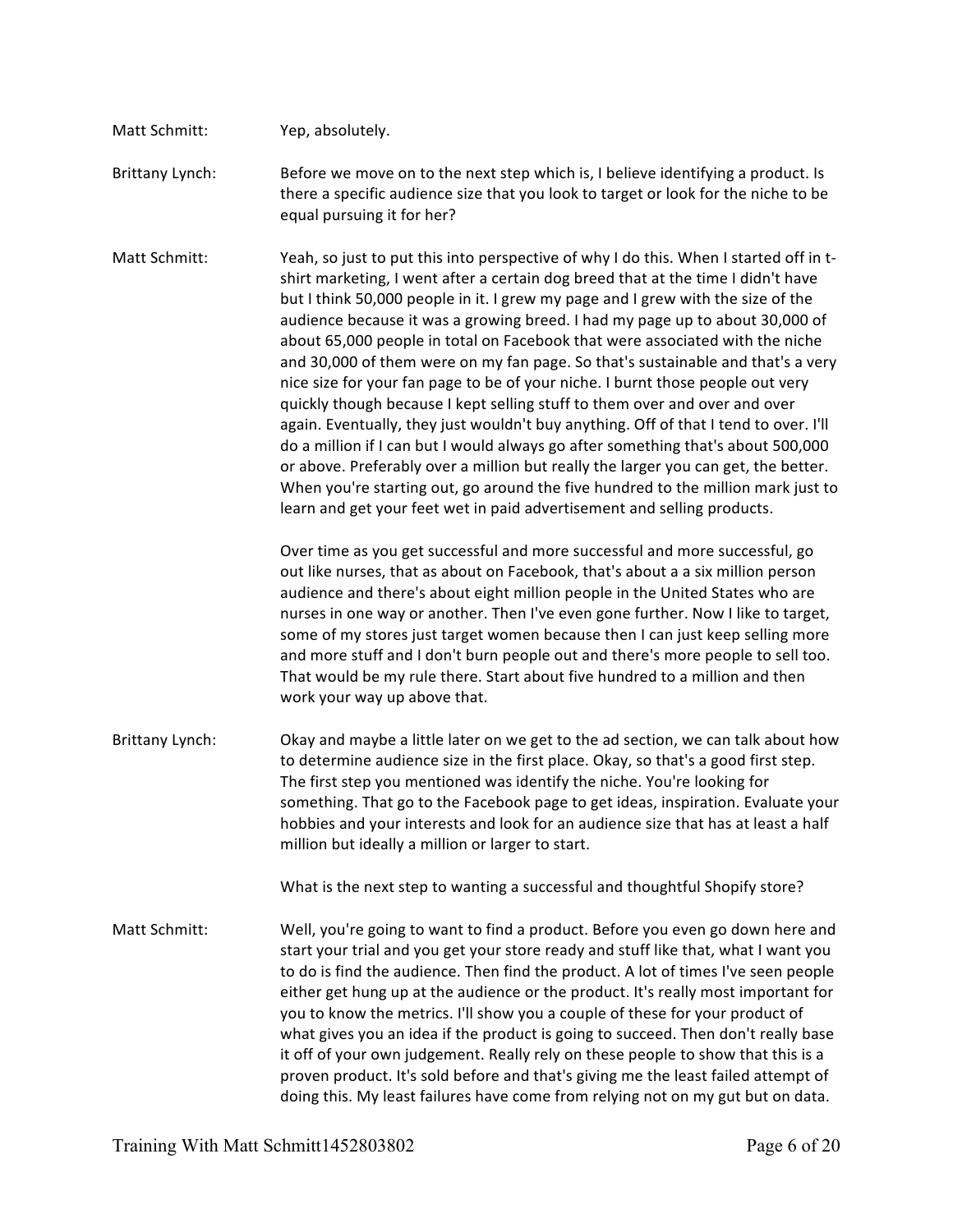Let me go over here. If you've never heard of Watch Count before, it's a gold mine full of products. Basically all it does is search eBay and then sorts it. The cool thing is here, if I do nurse, you can see it's already been there. I've been here before. You can see nurse necklace, you can search to [inaudible 00:17:21]states and what this does, it's not always the cleanest thing in the world but what it does, is shows you how many people are watching current products for whatever you just typed in. Sometimes you get not exactly what you were looking for but it still hits the keywords. Just know what would get you audience again and what would sell.

Now this one right here, I sold of ton of these. I mean, anybody who's interested in stepping back in here, go ahead and try it again. I sold a ton of these because I relied basically off of what you've seen here. You've seen exactly what I did to sell. I think we ended up selling about 2000 or so of these before I made my supplier tell me he needs to take a break. You can see 153 sold for this guy. Now there's probably a ton of people listed with this. Just in this listing alone, we have 153 sold. Then now looking at it, not only from a social standpoint but it shows you that 153 more than likely nurses or somebody related to a nurse have bought this because they like it. They think that it's something that their loved one or they themselves would want to wear.

What's important for you after this is to understand, okay it's proven socially. Let's make sure it makes sense for me to sell it. You've got to look at price. You've got to look at delivery. You've got to make sure that this guy is a reliable supplier. The quick and easy way for doing this is 99.8% positive feedback. It's shipping out of the United States. If you're selling in the United States that's perfect. It's free shipping. You have \$14.80, you would have to sell this right? You're doing paid traffic again. You might have to do what is called key noting, so you've got basically double the price of right here and sell this thing for maybe \$29.99. You can sell it a little bit lower and charge for shipping too. It's makes it, that a perfectly viable price point for a necklace. As long as it's quality.

I would more than likely look around a little bit more because of this review. I can't believe 153 have sold and no reviews. That's perfectly possible too. At least flight around a little bit and look for some reviews of the quality. You can see it in other ones already right here. By the way, it might be a little bit lower priced. Also from St. Louis, I'm not saying I'm from St. Louis. Also from Mississippi, also a good reliable supplier. Price is a little bit lower but he's only got four available. There's different things you've got to look for.

Just stepping back for a second, I'm realizing some people might be like, are you just taking this product and listing this on your store and selling it? The answer is yes. That's called arbitraging. This is a perfectly legit way for you to sell products online. It's very, very quick for you to test it out.

Now the next step after this would be to search for maybe a direct source. A site you can go to for that is called Aliexpress. Once you start selling tons, say you're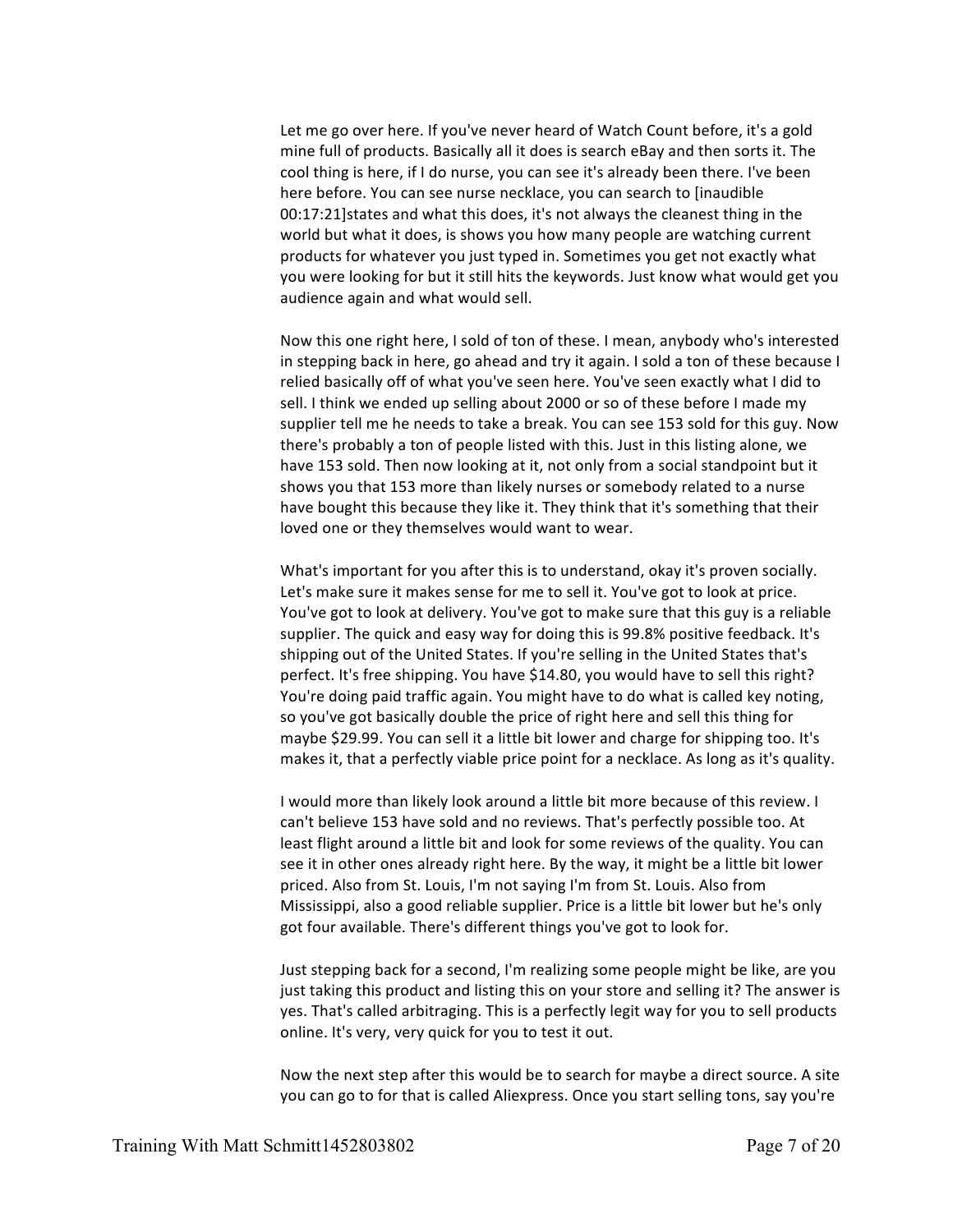selling a thousand of these a day. You can go to Alibaba, it's the parent company of Aliexpress and find your way to a seller that can do this in bulk. Hopefully that makes sense. There's a lot of intricate pieces in there, I know. That's basically what you want to do, is just test out a product. You've already found the audience, you found the passion. Now you're finding the product to now present to the audience after this is done.

- Brittany Lynch: I'm going to recap the steps. It's all been really great information so far. Basically you go on to Watch Count and after you've identified your niche and you entered in maybe a keyword so maybe nurse necklace, nurse t‐shirt or nurse hats, whatever it is. Do you mostly focus on wearables, by the way?
- Matt Schmitt: Excuse me, I had to take a drink of water. The most important thing that I figure out first is can I sell it. The great thing about jewelry is that it has a very high perceived value.
- Brittany Lynch: Right.

Matt Schmitt: Thanks to people like Zales and all those other guys that are out there. They're doing the exact same thing that we would be doing. Their markup is extensive. Clothing, jewelry, makeup, makeup is a little trickier to sell but clothing and jewelry both have a very big mark up in the real world. You can buy stuff from people like this at cost without actually going to a wholesaler or an actual supplier of these. The bigger number you buy, the cheaper you can get it. Then that's the why you can sell it. Now I've sold plenty of other stuff but it makes it harder to justify the price if it's not something that typically has a large margin. Sometimes when you buy off of eBay, they making their margin. The person that they bought it from is making their margin. Sometimes they get a little bit out of control. This might be a very high price for this. I forget what we sold it at. This might be a very high price for that or it might be a reasonable price. That's why you've got to go and look at that. I hope that answers your question. I focus on jewelry because of the markup that you can handle and people are willing to accept.

Brittany Lynch: Yeah, no that makes a lot of sense. It's the same sort of thing with t-shirts. That's why Tease brand was so successful and is so successful. You identify the niche. You go to Watch Count to get some idea of what's actually selling. Again, you're looking for proof that the market is buying this and that's why that Watch Count tool is so helpful. Even right here on this page, it says this one has sold 153. Again, if you go to eBay and you search nurse necklace, you might see a lot of similar necklaces like this that have sold hundreds or even thousands as Matt had mentioned. Those are one of the clues that you are looking for. You also look when you identify a possible seller, you want to look at the positive feedback. That's one clue that Matt mentioned. You want to make sure that they're going to be responsible and responsive in getting your customer their item. Again, this will be your drop shipper, right Matt?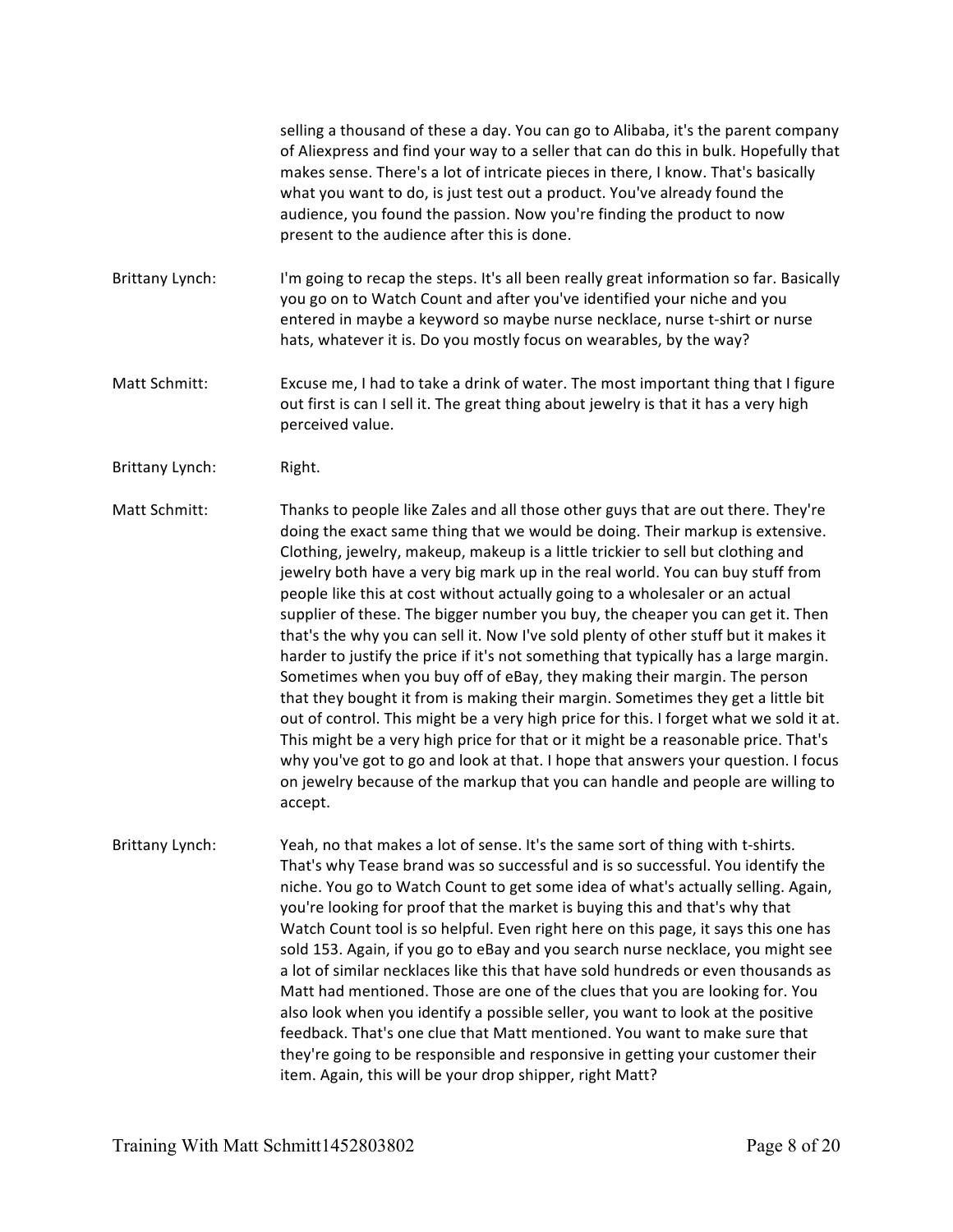| Matt Schmitt:          | Yeah.                                                                                                                                                                                                                                                                                                                                                                                                                                                                                                                                                                                                                                                                                                                                                                                                                                                                                                                                                                                                                                                                                                                                                                                                                                              |
|------------------------|----------------------------------------------------------------------------------------------------------------------------------------------------------------------------------------------------------------------------------------------------------------------------------------------------------------------------------------------------------------------------------------------------------------------------------------------------------------------------------------------------------------------------------------------------------------------------------------------------------------------------------------------------------------------------------------------------------------------------------------------------------------------------------------------------------------------------------------------------------------------------------------------------------------------------------------------------------------------------------------------------------------------------------------------------------------------------------------------------------------------------------------------------------------------------------------------------------------------------------------------------|
| <b>Brittany Lynch:</b> | This person is shipping it to your customer for you.                                                                                                                                                                                                                                                                                                                                                                                                                                                                                                                                                                                                                                                                                                                                                                                                                                                                                                                                                                                                                                                                                                                                                                                               |
| Matt Schmitt:          | Exactly.                                                                                                                                                                                                                                                                                                                                                                                                                                                                                                                                                                                                                                                                                                                                                                                                                                                                                                                                                                                                                                                                                                                                                                                                                                           |
| <b>Brittany Lynch:</b> | To that point we also want to look at where they're located. If you're selling to<br>people in the United States, you most likely want your seller to also be in the<br>United States. Your drop shipper also in the United States because it they're in<br>China it could take weeks for them to receive their good. That won't sit so well<br>with customers. A few other tips that you mentioned were also if you're going<br>to start scaling up. Check out Aliexpress and Alibaba to maybe get a bigger bulk<br>quantity at a lower price. Is that seem to recap what we just talked about?                                                                                                                                                                                                                                                                                                                                                                                                                                                                                                                                                                                                                                                   |
| Matt Schmitt:          | Yeah, and here's a quick tip on easily finding what price should I sell it at. Try to<br>find whatever product that it is. I would go to Amazon and try to find this<br>necklace. Whatever is listed on Amazon is likely what you should try to sell or<br>match. At least at first, you could push higher if you get better or the data<br>shows you that you should. If you price patch Amazon, then you have a good<br>likelihood that you can sell this product.                                                                                                                                                                                                                                                                                                                                                                                                                                                                                                                                                                                                                                                                                                                                                                               |
| <b>Brittany Lynch:</b> | Okay, so that's a really good piece of advice. I know that's a question that a lot<br>of people have. Check out Amazon. Com for a comparable product. Now, you<br>talked about earlier, not following your gut to pick products. That's a good piece<br>of advice. Even following these guidelines, what would you say, what percent of<br>your products are winners versus losers when you promote them on Facebook<br>through the Shopify store?                                                                                                                                                                                                                                                                                                                                                                                                                                                                                                                                                                                                                                                                                                                                                                                                 |
| Matt Schmitt:          | You know, I think it's around  It get's better over time, certainly. I would say<br>it's around 40%. That might seem like, oh my gosh 40% but the beauty of this<br>model is that you really don't have any costs until you start advertising. I can list<br>this product on my store without buying a single one. Then I start pushing ads to<br>it and say I spend twenty-five bucks and it fails. Then I just replace it with<br>another item. If I spend twenty-five bucks and I sell four of them, then I know I<br>can sell more. That's really the beauty of it. People shouldn't be scared by that<br>40% number because the beauty of e-commerce and this model in Shopify and<br>everything is that overhead cost doesn't exist. Imagine if you had to open your<br>own brick and mortar store, just to start selling this necklace. You may have tens<br>of thousands of dollars in costs and permits and all the other stuff that you need<br>before you even got started. Then you could have a product that fails. Imagine<br>40% of your products in brick and mortar failed, I mean that'd be devastating.<br>The beauty of this is we cycle some products until one sticks. Then we keep<br>going and add more and more and more. |
|                        | Just as important thing to realize is just because a product is listed here with<br>some sales proof doesn't mean it's a sure thing. It just means that you're likely                                                                                                                                                                                                                                                                                                                                                                                                                                                                                                                                                                                                                                                                                                                                                                                                                                                                                                                                                                                                                                                                              |

to be able to sell this. It's more likely. The data shows that you're more likely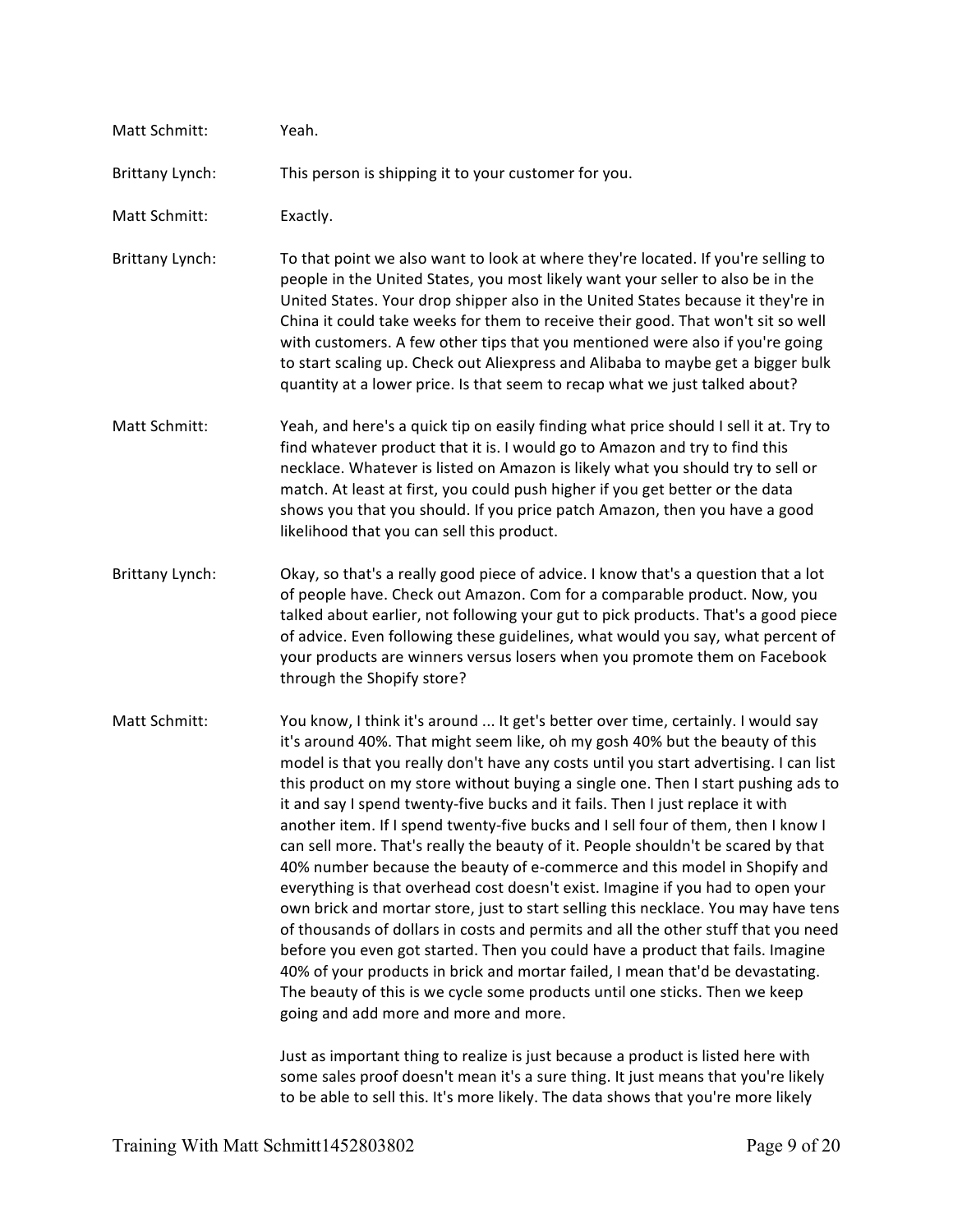|                        | that this will work. There's a big distinction between paid traffic selling and just<br>sitting on eBay and selling. The thing is that this doesn't cost him a lot of money<br>to just have this sitting here. People can come in casually and buy it. When<br>you're pushing traffic to something, you need the numbers to work for you in<br>order for that to sell. This might sell like crazy or some other product, whatever<br>you're looking at. It might sell like crazy but it might take a hundred dollars<br>every sale. If you had a hundred thousand to blow, you could sell a thousand of<br>them right.                                                                                                                                                                                                                                                                                                                                                                                                                                                                    |
|------------------------|-------------------------------------------------------------------------------------------------------------------------------------------------------------------------------------------------------------------------------------------------------------------------------------------------------------------------------------------------------------------------------------------------------------------------------------------------------------------------------------------------------------------------------------------------------------------------------------------------------------------------------------------------------------------------------------------------------------------------------------------------------------------------------------------------------------------------------------------------------------------------------------------------------------------------------------------------------------------------------------------------------------------------------------------------------------------------------------------|
|                        | It's about making sure that the numbers work for you. If you're cost is ten and<br>you're selling it for twenty. You've got to make a sale, a lot of sales in between<br>that ten dollar mark, that margin. Then hopefully make it worth your time by<br>making sure you're converting it two bucks so you make eight dollars every<br>time. That's a long winded answer to your question but I hope that helps keep<br>people in perspective.                                                                                                                                                                                                                                                                                                                                                                                                                                                                                                                                                                                                                                            |
| Brittany Lynch:        | That's a good answer because it gives more data and insight into how this<br>works. If you're buying this product for ten dollars and you're selling it for<br>twenty then every time you make a sell you don't make ten dollars profit. Even<br>though that's the difference because you still have to pay for ad costs. You have<br>to make sure you're paying for your ad costs and there's still some left over and<br>that's your profit.                                                                                                                                                                                                                                                                                                                                                                                                                                                                                                                                                                                                                                            |
| Matt Schmitt:          | Exactly.                                                                                                                                                                                                                                                                                                                                                                                                                                                                                                                                                                                                                                                                                                                                                                                                                                                                                                                                                                                                                                                                                  |
| Brittany Lynch:        | One of the other things that you kind of reminded me of was you and I and La<br>Shaun were talking about developing intuition. The more you do this, the better<br>you get at selecting products and profit too.                                                                                                                                                                                                                                                                                                                                                                                                                                                                                                                                                                                                                                                                                                                                                                                                                                                                          |
| Matt Schmitt:          | Yeah and that's just based off of your experience. To me the reason I went after<br>this at first is because then number one selling shirt color for me outside of<br>black, which is just the typically the number one sold color, was pink for nurses.<br>This has pink so obviously I don't think black would have worked, maybe it<br>would have but for this kind of item I knew that pink was going to be a good<br>seller for it. I think there's a blue version of this too but I went after the pink one<br>because I know that nurses respond very, very well to pink. That's part of the<br>reason why it was a good seller. I know that audience now. Over time because<br>I've sold so many things to them, I've learned those factors and the ways that<br>they respond. That will happen to people very, very quickly. It's not something,<br>I've been doing this paid t-shirts for two, two and half years now. After about<br>three months in a niche I was getting comfortable. You have success after<br>success after success because you start learning that niche. |
| <b>Brittany Lynch:</b> | That makes sense. That's good to keep in mind too. As you're selecting your<br>niche, you might want to focus on that niche. Go deep into the niche rather<br>than wide across multiple niches initially for having success.                                                                                                                                                                                                                                                                                                                                                                                                                                                                                                                                                                                                                                                                                                                                                                                                                                                              |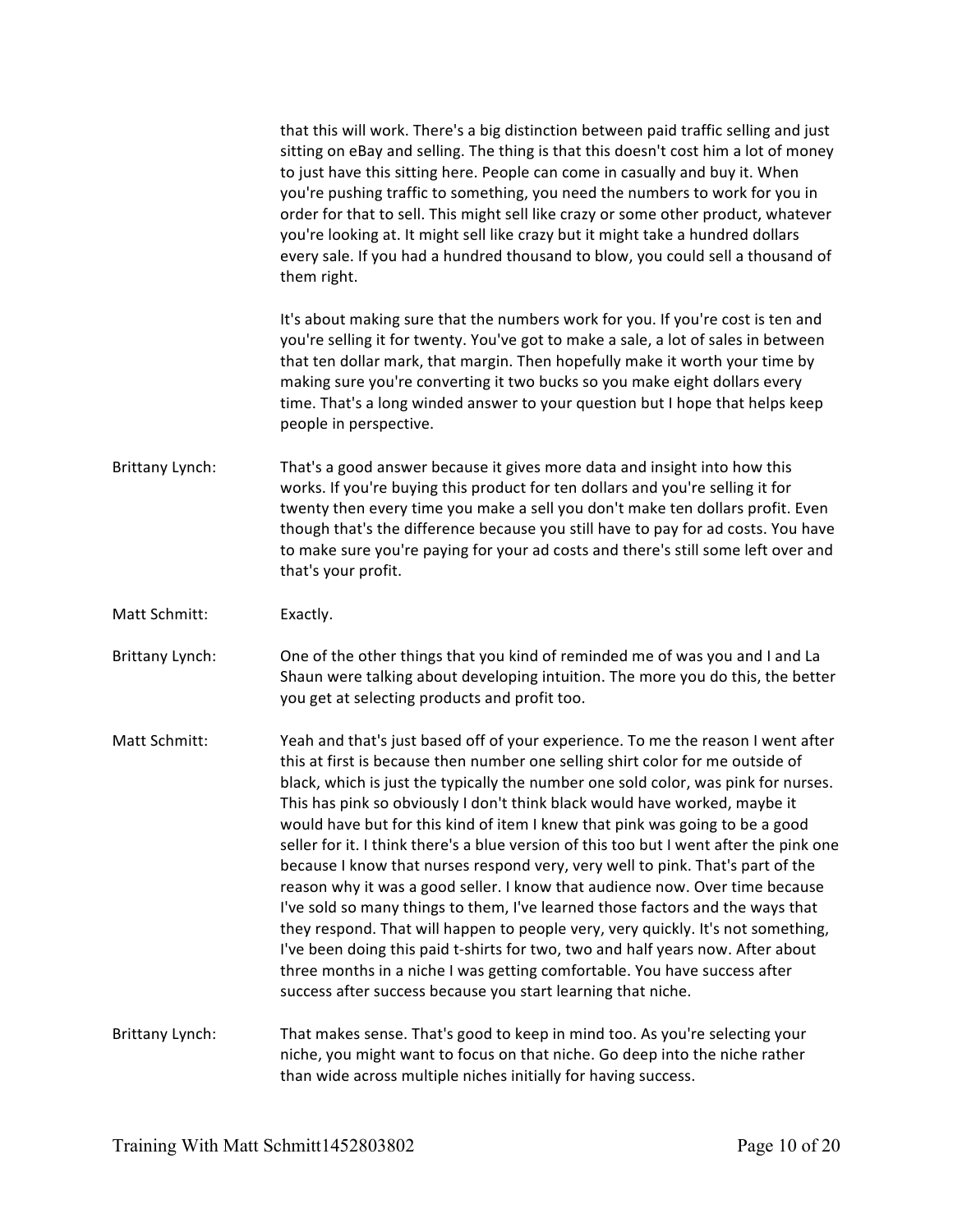## Matt Schmitt: Exactly.

Brittany Lynch: Maybe not everyone on the call knows this but you have a product called physical product system. I own the product, it's a great product. One of the concepts that you talk about is a Shopify store MVP. Can you talk to us about what a Shopify store MVP is? What does it mean? What's it made out of?

Matt Schmitt: MVP is Minimal Viable Product, I came from the corporate world and everything that we did really started and I'm an IT programmer so especially when I was doing that, we always started with a minimal viable product and got that up. Then we went from there. In our instance a minimal viable product for store, which is simply getting the necessary items up, the necessary parts together and then going from there. A perfect example of a perfect MVP store would kind of look like is if anybody's been over to T‐string before. It's pretty much an MVP store. They've made some changes recently to have this kind of marketplace that they have. Before that and for the longest time, it was just the page that you went directly to, T‐strings homepage. Tracking your order and then about us and all the other types of pages that a customer might look for.

> When they come here, somebody might be like, I've got to see the terms, the privacy, check your order the help, things like that. About, these are the key, if you look at that it's almost exactly what I include in the MVP about the terms of privacy, track order. Those are what your customers want to look for. If you identify that, that's for the customers. You include those. You've got the one product that you're selling. I mean this is more than enough proof that one pager can work for you. That's a darn good campaign.

Brittany Lynch: Yeah.

Matt Schmitt: It's about twenty dollars a shirt, if you can think about that. Ten dollars, twelve dollars a shirt for that guy. Twenty‐two dollars for a shirt so he's doing very, very well for that. Then it goes to the homepage which is interesting as well. That is a perfect example of what minimal viable product can help you do. I just kind of took the same concept here that T‐string was doing and I applied that to my store.

> Now a lot of people want to ask, are you just starting with one product? Absolutely, I was just starting with one product. A lot of people have taught to fill up your store with a bunch of stuff. Well you don't know. This is valuable space. Everything that you put on your store is valuable space. I know it's almost infinite but think about how your customer thinks. Your customer is looking around, they're unsure of you. That's why I want you to have all this information down here. They're unsure of who you are. They can plug around in your privacy policy page, learn a little bit about you. The think that matter is what they landed on. What they showed interest in. If they were going to say, your catalog. It was full of a bunch of irrelevant stuff. That doesn't do anything for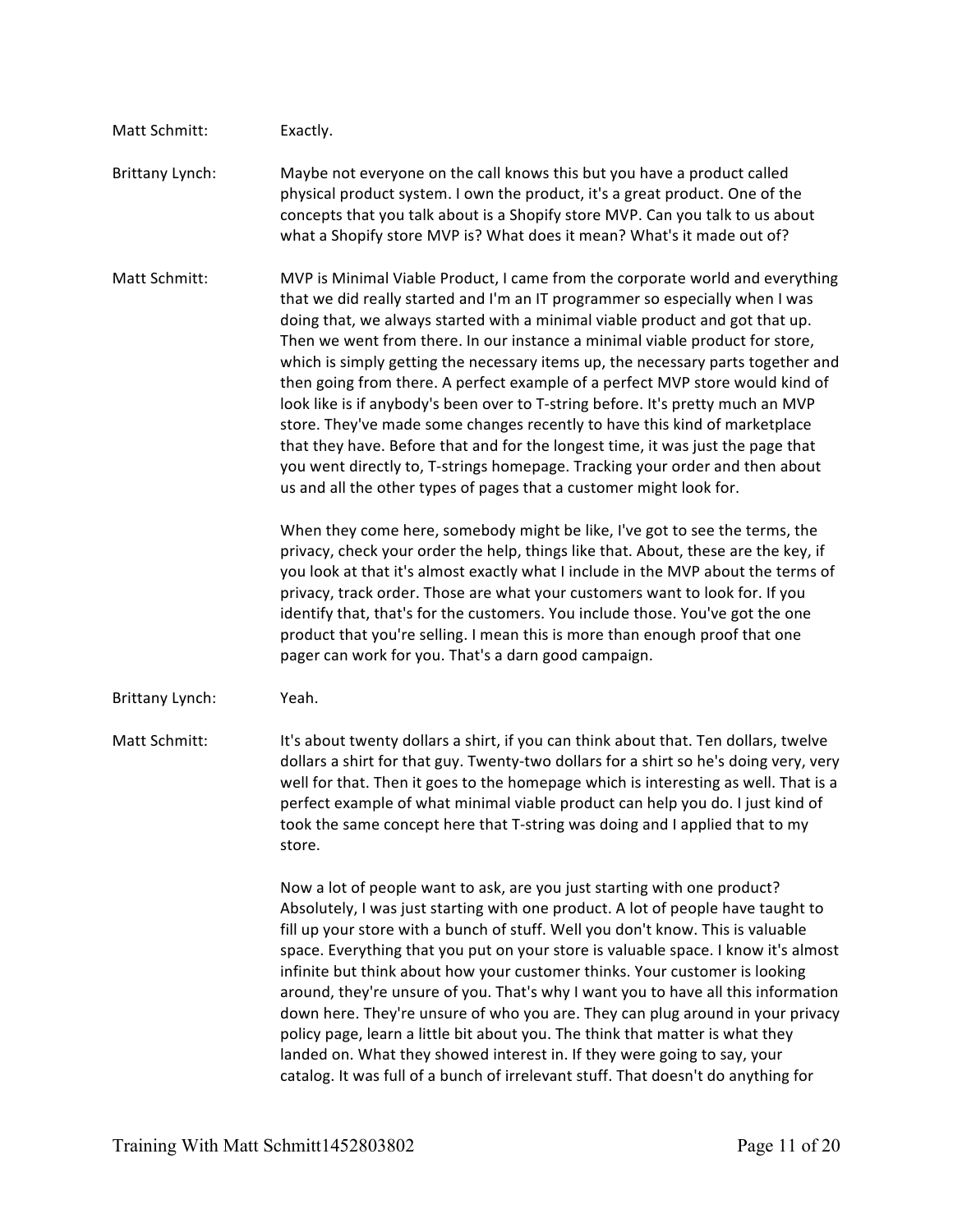you. You might get a sale that goes over here and they eventually got it. What's the most important is you start proving your store inside of your niche.

If you can do that with one product store then you can do that with a two product, a four product, an eight product and so on and so forth. It's easier for you to add and better for you to add proven products to your store than it is for you to fill up your store with junk.

I was watching, I think Shark Tank. It was either Shark Tank or The Profit. I love those shows. If you've never watched it, you should. They were doing, I think it was The Profit now that I think about it. He was getting these little cupcakes into Starbucks. Starbucks is the kind of store that he said that they only put proven turners in their display case. Yes, because it's fresh but also because all of that stuff is viable real estate. They only want things that are moving. They want optimize the customer experience. I want you to do the exact same thing with the visitors to your site. If they come to the page and it's the best of the best in your catalog then it's going to increase your average order value. It's going to help you make more money with less work. '

- Brittany Lynch: Yeah, I love that you use the term, minimal viable product because it's a term that a lot of people in internet marketing space aren't very familiar with. Yet, it makes a lot of sense. It's really taking what is the most basic version of the store that I can launch with so that you don't waste effort without proving it first. Using the MVP model within Shopify, how long would it take approximately for you to set it up? Would you be able to give us a bit of a tour of the Shopify dashboard to put some perspective on this?
- Matt Schmitt: I can. Let me do, actually I think I have a, this is a test store that I have. Yeah, so this is the Shopify map end of the Shopify store. This is what you're looking at. This is a where my programmer comes in and messes around with stuff. As you can see, I don't have any sales or anything like that. It's just, we're texting alpha versions and if we apply a new theme or some changes and stuff. We come in here and make sure we don't crash any of the live stores.

This is the slick thing about Shopify. I'm going to pack point out a handful of things. I love all the data that they give you. Again, I'm a data guy. You have your sales. You have your visitors, your top products, top browsers, top devices, like where does this come into use? Well we realized through this that on one of my stores almost 95% of our traffic was mobile. Yet, we had all this desktop stuff running so we just went and switched off the desktop traffic. We've expanded the mobile to over five figures a day in revenue based off of just straight mobile traffic. That's not the same way in every niche. If you have the data then you can make an understanding of why these things evolve the way that they are.

It shows you a handful of other stuff. Your refers, which is typically Facebook forwards. I don't know what that site is. Then you have your page, your theme,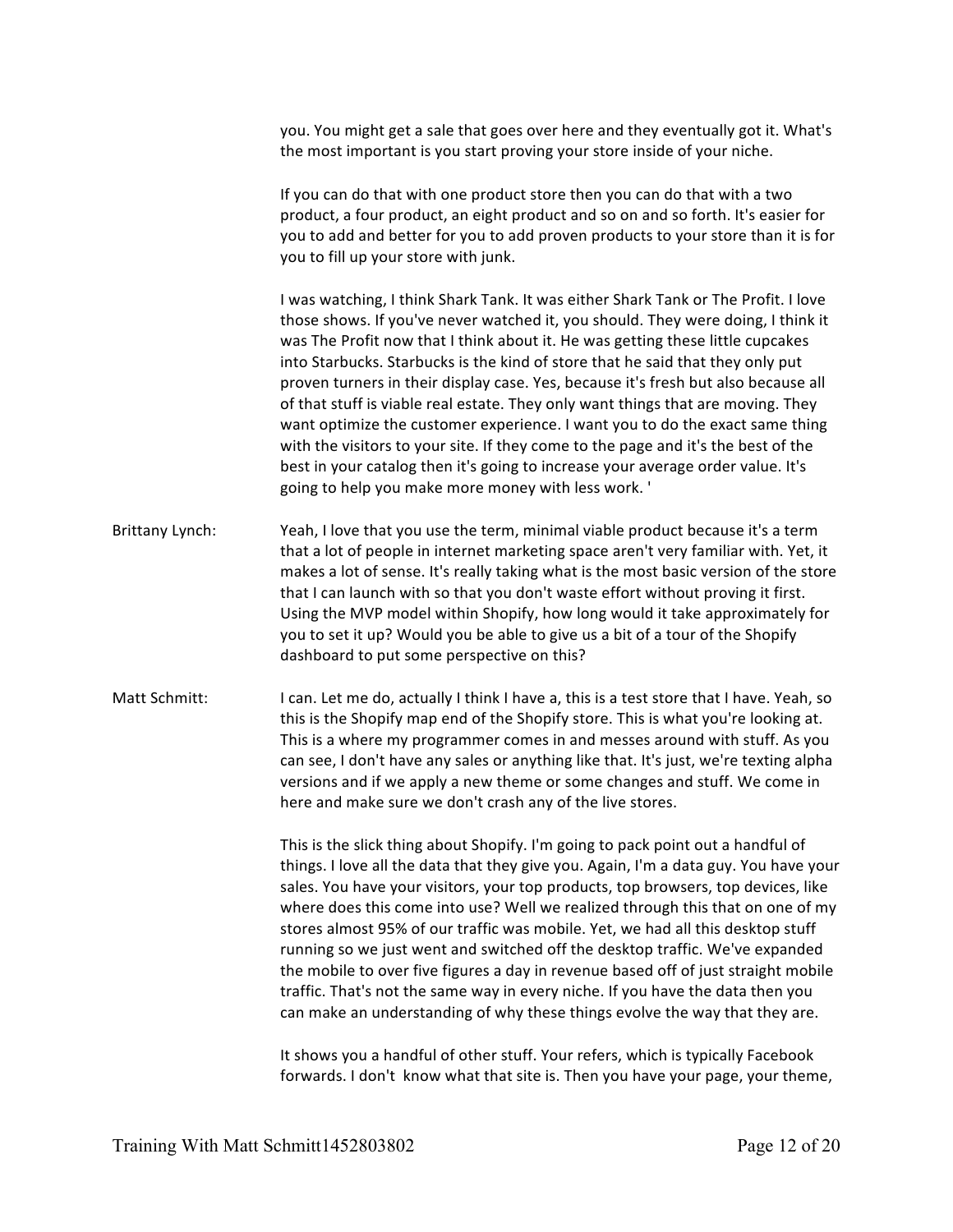your navigation, you have full changing ability to change all the look of your site from a single dashboard.

Then the apps is another thing I want to show you. This is what's the really beautiful thing about Shopify. It's that they have a marketplace just like your iPhone. If somebody comes up with something creative, you can go visit the app store, look around for it and there's typically going to be something out there available for you, for you to implement on your site to get you some kind of benefit. People have come up with a ton of creative things to put on here and to put on this marketplace. Yeah, they cost some money, some don't cost money but they've been great. I took all the ones that cost any money per month for this test store. There's things like abandonment cart protector, that's what it's called. If somebody leaves your site and puts in their email and leaves your site without purchasing. It will send them an email asking them to come back and complete their purchase. There's a handful of apps like that. That are very, very valuable to your business. I'm actually in the process of creating my own app for this to see a gap in the process here that I want to fill with an app. It's pretty exciting and it's one of the reasons I picked this platform over like Google Commerce or some of the other ones is because of this marketplace and the flexibility that they give you.

Then you'll get your order. I don't want to show too much of stuff here though. You see all the test stores that we've got here. It's very clean, it lets you sort and everything like that. The site itself, I think this is still technically an MVP store. Again, we mess around with this quite a bit. This is kind of what an MVP store would look like. It needs a little bit more work than this, actually a lot more work. This is what they would land on. This is a great example of a product that sold like crazy outside of Facebook. I just couldn't make it work with page traffic. This thing, the eBay listing had like a thousand sales and I just couldn't get it to work here on Facebook. We ditched this product but it was a good money lesson for us. We had our about us, view card or look up. Here's the giveaway that we were currently running. Then the home page. Then you'll have all of your other stuff. Again, I don't think it's on here but there was a bunch of links to the privacy policy and the other items that are very important.

- Brittany Lynch: Is setting up a page in Shopify, pretty quick and easy to do that's pretty similar to Word Press?
- Matt Schmitt: Oh my gosh. If you go to like a page, you can add a product in like no time. You put in a picture. You put in tests, tests. If I had an image here. Set your pricing. Those are the minor details that you have to learn over time. Then if I was to save the product, I could go in the product and it would be there.

Brittany Lynch: It's that simple?

Matt Schmitt: This is ready to purchase. If somebody came and bought it right now, I'd make a sale. That's how quick and easy it is to get something listed. I mean if you think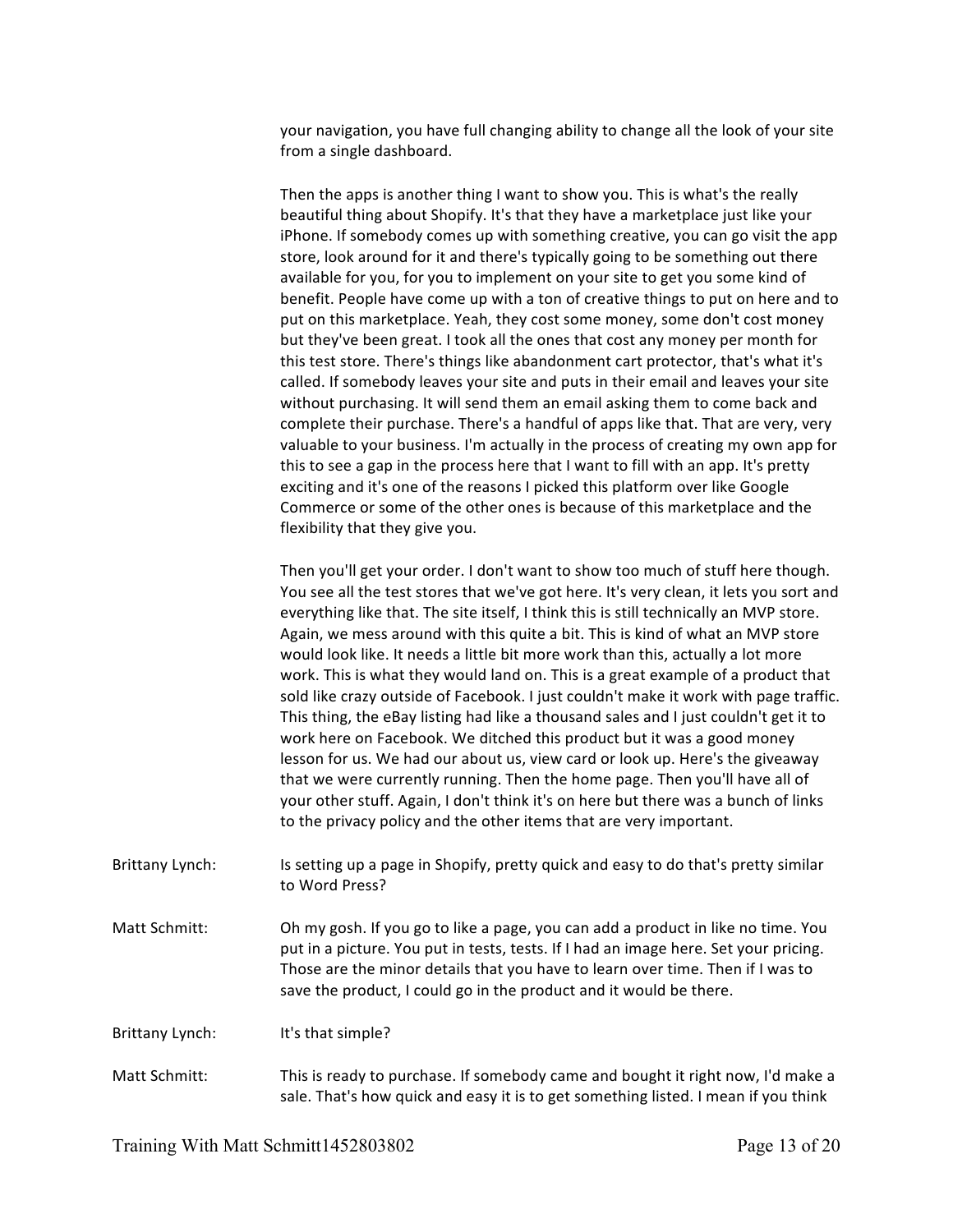about how far this kind of process has come. Again, back to the brick and mortar to e-commerce, like I just listed a product that's viable for sales in, what was that, fifteen seconds. Think about how long that would have took you a handful of years ago when e‐commerce wasn't really as big. In a brick and mortar, we have to go through buying a store, getting your product, getting inventory in and then getting everything designed in your store. Then getting it listed, then foot traffic.

- Brittany Lynch: Yeah, everything about this is simplified. Especially the products selection and the product shipping. You know, you don't have to carry inventory. It's shipped for you. You can list a product in literally seconds. That's so cool. Overall, how long would you say it would take to set up an MVP for Shopify.
- Matt Schmitt: I think if you would sit down and go through the training and watch it from A to Z, then maybe implement it along with it. I think you could get the store ready to go in an hour.
- Brittany Lynch: In an hour?
- Matt Schmitt: That's taking your time with it.
- Brittany Lynch: That's just crazy. For anyone who's sitting there thinking, is this something that I can do? Is it something I can make work? I mean, everyone has an extra hour. If it's two hours or six hours, everyone can find that time to test this and to see how it works out. I know a lot of people have had a lot of success with this. Matt and many of his students included so definitely, definitely go through it and try to implement it yourself. When it comes to the apps, are there any specific apps that you recommend? That you absolutely do before launching your store?
- Matt Schmitt: I'm sorry can you say that again? You dropped out a second.
- Brittany Lynch: Yeah, no problem. I said, when it comes to launching your store are there any apps that you recommend that people absolutely need before launching their store?
- Matt Schmitt: Yeah, that abandonment protector that I talked about is a must. It costs eight dollars a month. The first time I put that on my store, that paid for the entire month in the same day that I put it on my store. I mean that thing is just super viable for your business and profitable for your business. Some kind of auto responder. Shopify has, there are companies that do specifically for Shopify, like Rare.io but if you have Mailchin or something like that because you want to capture that and you want to re‐market those people down the road.

Then you have Notify, which is an app that's pretty cool. Down here on the bottom, the left of my screen. You would see a little pop up, that says somebody just bought something. It adds a little social proof to your page. If on desktop traffic only, I've seen a good spike in revenue from it.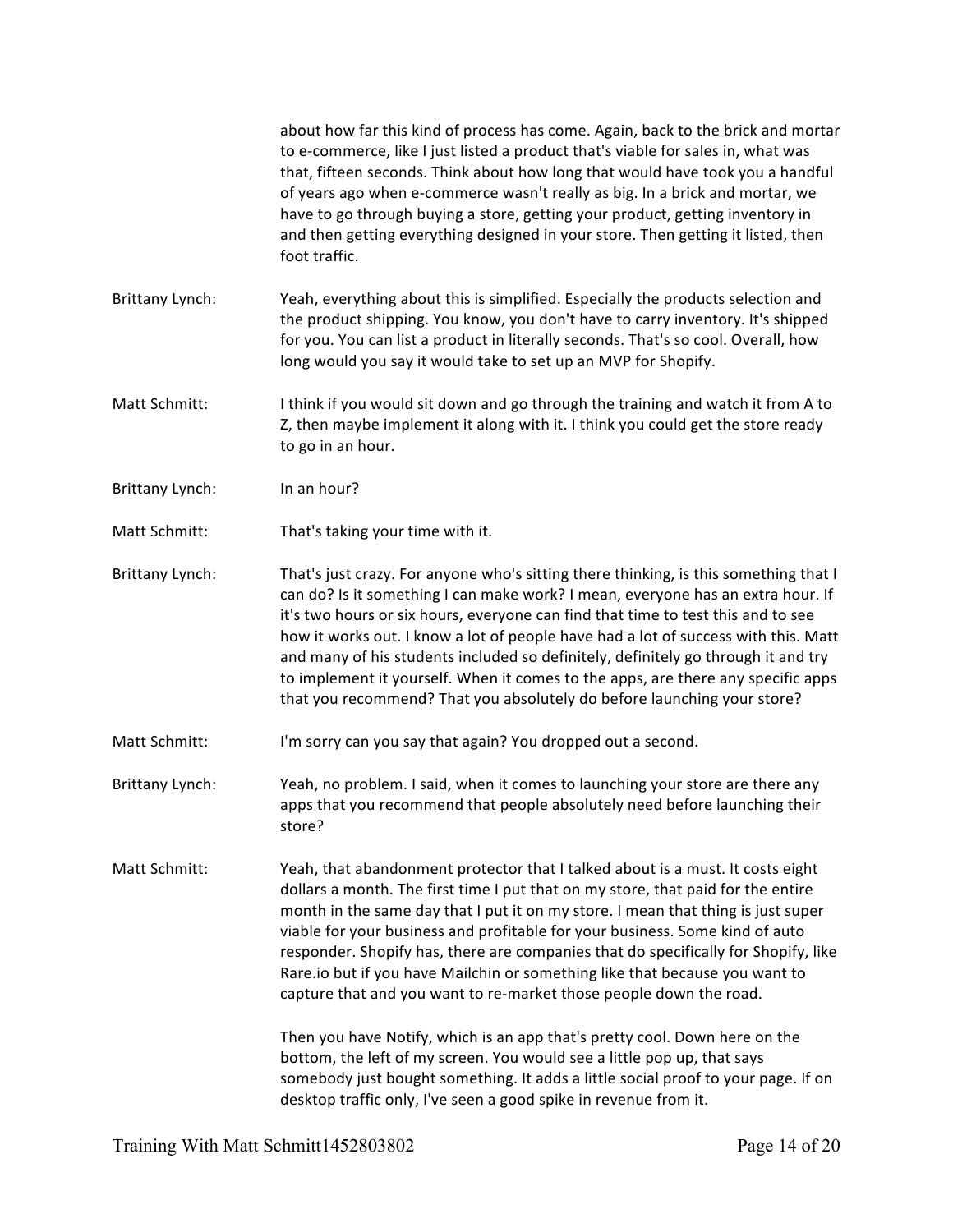Then there's things called like Trackify. Which is an app that helps you install all your pixels onto Facebook. I'm sorry all your Facebook pixels onto your store in an easy and quick and efficient manner.

Then, I mean you could get started with that. There's some extra things like the McAfee security. Putting that on your site makes people trust it a little bit more. You can do the, I think I had it on this store but Plugin SEO. Just cleaning up your site a little bit and that's really it. Those are the apps that I would recommend like from the get go to install. To really make sure that you're understanding and optimizing for your traffic. Helping people figuring out what they need and adding a little bit more social proof to it.

- Brittany Lynch: Okay, awesome. At this point you've walked us through how to select a niche. You've talked about some product selection criteria. The idea of the Shopify MVP and you walked us through the dashboard. That's been really good information so far. It seems like the next step would be traffic. Can you walk me through how you would actually go about driving traffic to this product?
- Matt Schmitt: Yeah. We can do it in a nitty gritty way. I've got it open here. This is your ads manager for Facebook. We're 90% Facebook traffic. I have started to go into AdWords. I have started to go into Instagram, which is really Facebook and Pinterest, 90% still comes from Facebook because it's just so robust. There are a handful of objectives for you to use while in Facebook. The one I want to point to you right away is the booster post. You use what's called Page Post Engagements. Excuse me one second.
- Brittany Lynch: No problem.

Matt Schmitt: Page Post Engagements, which is liking, commenting, sharing, all those engagements. Clicking on your image and everything, that's all engaging with your ad. You optimize for people who engage with it. You're going to be selling something and down here you've got increased conversions. You can optimize for people who buy and that seems like the logical choice. When you don't really have any data on who's buying, boosting your post it a great way to get your message out there and really test it. It's always the first one I recommend people to go to when they're starting off.

> Now what that kind of looks like, if I was to pick that. I picked your post and I picked my fan page, then I picked a photo here, all you have to do is give it a name. Then you hit, set your audience and budget. Now I can start going in to who do I want to target. Targeting is a whole other topic that we cover in the course because it's really essential for you to understand. We can go through it a little bit basic right now.

Say my offer is craft beer, a craft beer shirt. On Facebook you have to do it, obviously above twenty‐one years old. Beer is more drank by men than women so we're going to go ahead and kind of make assumptions. Based off of knowing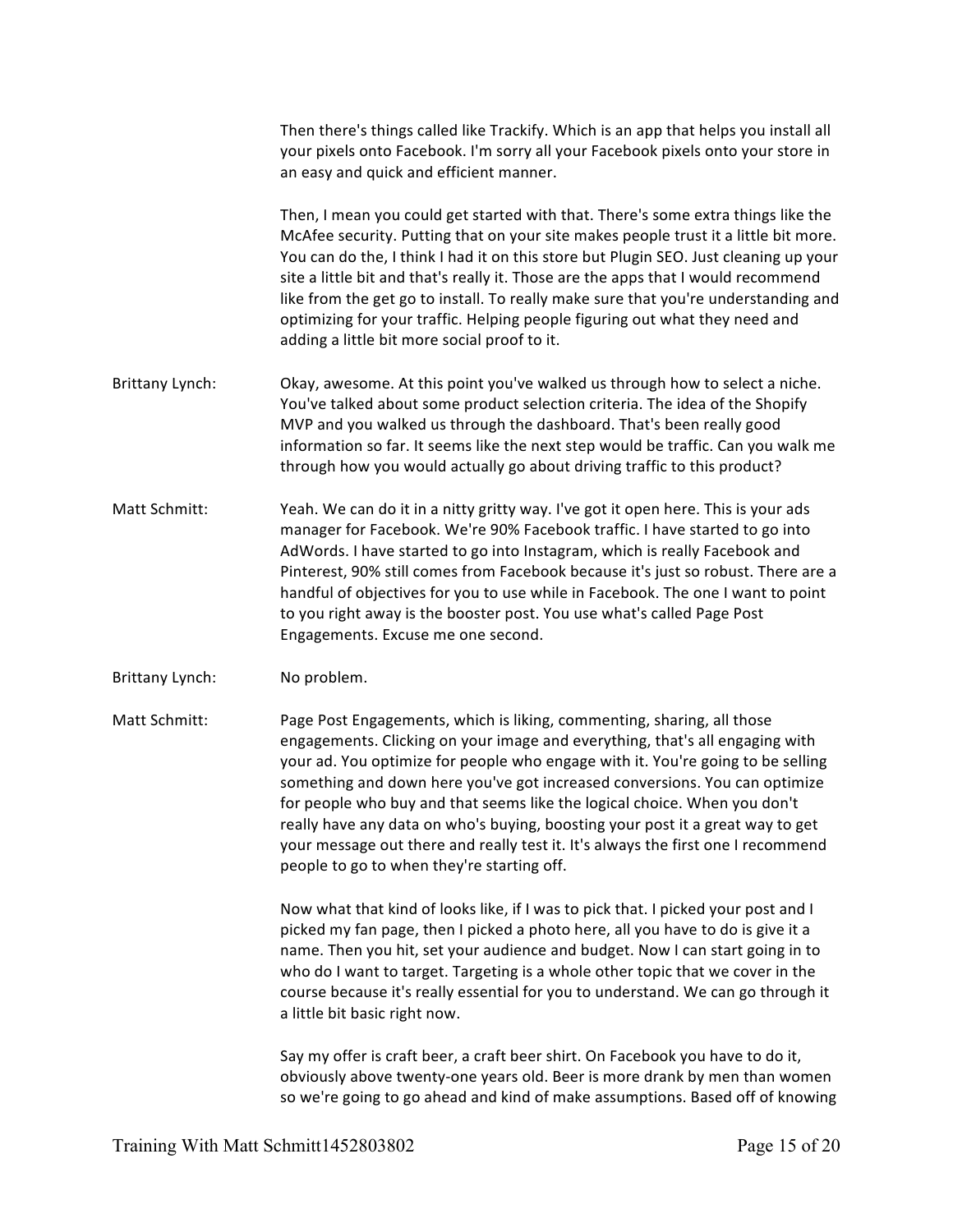our niche a little bit like we talked about. I like to test typically like anything like beer, it will be twenty-one but typically what I do is go with twenty-five. The reason for that is that when you're twenty-one to twenty-five, you really don't have any money because you're in college. We're trying to capture people on an impulse purchase. You can test out that twenty‐one to twenty‐four range, typically for most offers unless it's something like silly with beer, like a man cave or some kind of I drink beer shirt, that age group really doesn't work with gamers or something special. Like I said they really don't have any money, so they don't have any money to spend on impulse purchases. They'd probably rather go drink a real beer than actually buy a beer shirt. We're going to go ahead and start with twenty‐five. Somebody that's got a job, they've got a little bit more money in their pocket. Then I would typically go into the fifty-four range. Twenty-five to fifty-four just to test that offer out.

It seems Facebook has assumed some interests for me which is interesting. I see that's a new feature. That's actually a pretty good start to it. What you can do here is if I wanted to start from scratch, we'll do just as they did. craft beer is the interest that I was going after because that's what my shirts about. If I can plug in craft's beer here and it says behaviors, purchase behaviors, food and drink and alcoholic beverages. You can actually target people who drink, who are proven off of Facebook are proven to drink craft beer and have some interest in it. It's not going to be the biggest audience in the world. That's not right, that should be more than a thousand people.

Brittany Lynch: That's not going to be very ...

Matt Schmitt: Ads manager has been a little bit glitchy lately. If you can go for beer, lets move the interests over here. There we go, that's more like it. That's 333,000 people who you have a potential test of your shirt of. The cool thing about this is that's a precise interest. You can see the lower case c here. That's a precise interest versus a broad interest which has an upper case. This is like social involvement in a niche, will get you lumped into by association. When you do a lumped in audience like this you can see it's 214 million people in that niche. Then something like this is you actually like hard data, like we were talking about in the beginning of this call. Hard data craft beer, you have a actual like for craft beer. This is a great target audience for us to do. You can do a lot of other stuff. You can do craft brewing and craft beer lovers. You can throw some of these other ones on here but knowing that this interest's size, it's decently large. We can do a good test with our shirt here that we've got to see how it responds in the market.

> Now as far as good budget and things like that, I always test out with about twenty bucks for a day. It's 3:14 at night right now, not night, afternoon right now. It's a little late so I would actually go ahead and hit this and start this tomorrow. I always do 3:00 am. Oh, this is central time that I'm on. I'll do 5:00 am and so that ad will start tomorrow at 5:00 am. I want to give it the full day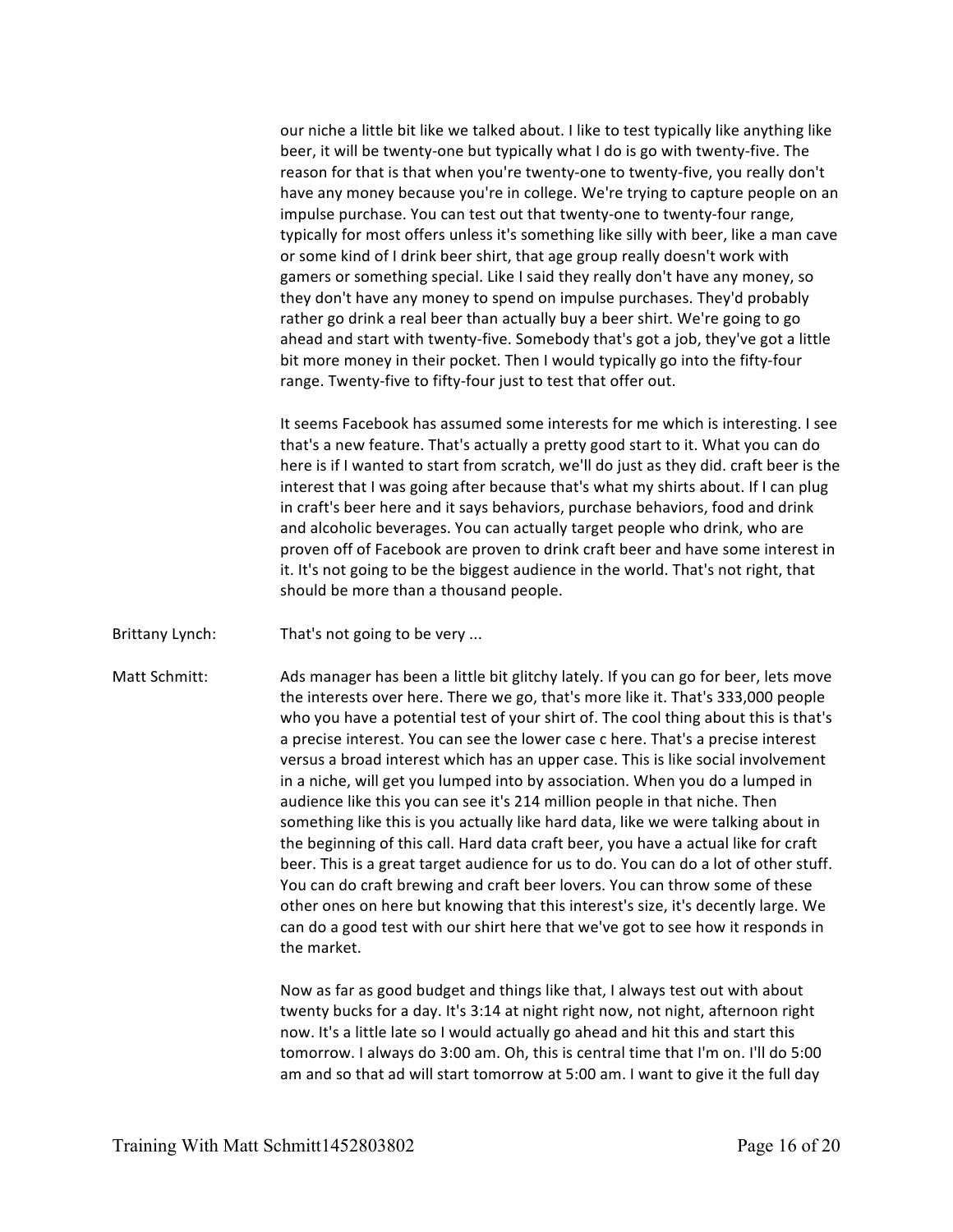optimization. A full day to spend the budget. I don't want them force through my budget by any means with just a short amount of time. Then that's really it.

You're going to have your post engagement set to automatic. I wouldn't touch any of this stuff right here. Name your set and then you're going to go over to ad creative. It's telling me to do Instagram. Now here's a cool thing, you can see my shirt here. You can remove. I would recommend removing the right column. Remove Instagram because I'm learning, I sell a lot on Instagram now which is cool but you got to change up the way things look. You can't just be the traditional ad so it's great that they include it there but it's not beneficial for me yet to do that. I got my ad and you can see kind of like the text that I have here. I'm trying to relate to the people. I want them to say a yes before purchasing something. Do they support local brewery's? If they do then their going to say yes and they're mine. This is for you so they say it either consciously or sub‐ consciously. See I've said yes right here and then they go into this is for you. It's like, oh it is for me. Then you give them a link. There you go.

Brittany Lynch: Really simple, clear ad copies work well for you in this sort of model?

Matt Schmitt: Absolutely. I've seen people you know, really, really complicate it, really go over the top. That's really just not needed. The thing about the mentality on Facebook, again knowing your medium, 90% of the time somebody's on Facebook just flipping through the news feed. They are not really paying attention. The most important thing for you to do is take them off guard. You can see I don't even have anything fancy, creative around here. Take them off guard with what you want them to purchase. I keep all of my focus on the design. If the design can take them off guard, that's the only thing that they focus on. Then they're going to go, okay I understand the shirt. I'll go read the text and we want that to be as minimal as possible, psychologically. The person who's on Facebook probably on their phone, who's proven to have a short attention span. You really want them to go as simply as possible to that buy link. That's why we even say, buy it now, right. Here is it and here's an arrow to it and here's the link. Tell them what to do and they end up doing it.

> It's funny because I've had seen some really over complicate this. They'll say, comment on it, like it, share it with your friends and then buy it. She couldn't understand why people weren't buying it. Tons of people were liking it. A little bit less were commenting on it and even less people were sharing it. Then nobody was buying it. I was like, you told them to do four things.

Brittany Lynch: Right.

Matt Schmitt: You told them to like it and people were liking it. Then you even got some of those people to go, oh, I'll comment on it too. Then a little bit less of those people did all three of those and then nobody did all four of them. The great thing about Facebook is knowing that there's already a like, a comment and a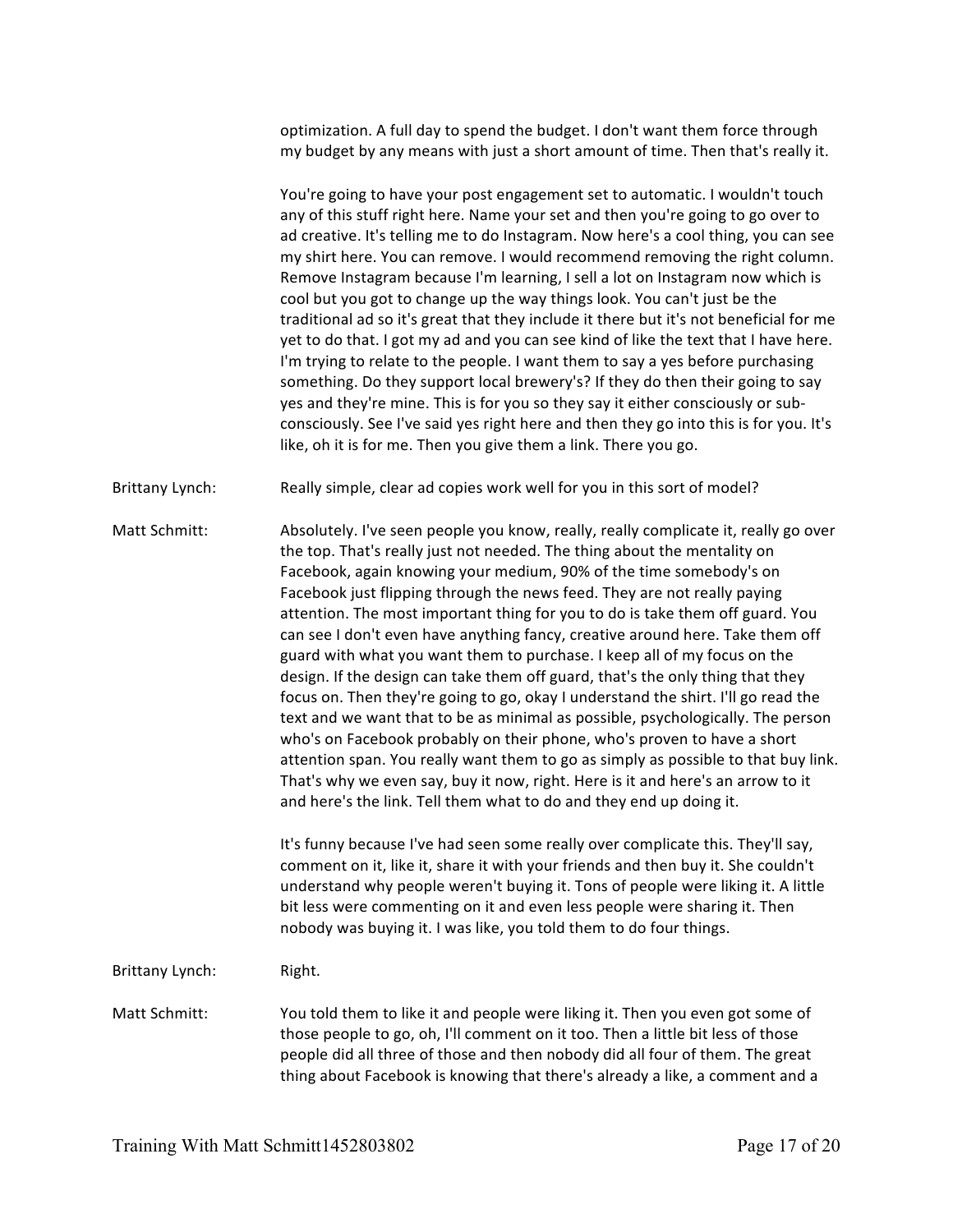share button. The one thing that there isn't is a buy link. That's what you need to include in your text.

Brittany Lynch: Yeah. That's really good advice in terms of giving them one call to action. Don't confuse things. Buy it now. That's worked obviously well for you and you've done hundreds and hundreds of thousands of dollars in sales through your Shopify store. Obviously this is coming from real data.

> We've gone through the steps of launching a Shopify store. This is the starting point. When you have your product initially, you use the paid post engagement ad. You kind of alluded to other ad types and I know that in your course, physical costs systems, you talk about the different stages of growth. How depending on the stage you're in, you're going to us a different ad type. I'll include information on the product below this video because it's definitely worth getting it and going through it. If you want to build an e‐commerce store this is a great program for you to go through.

> Though Matt, before we go, I do one more question. You've given us a lot of great information so far. With anything, starting any new business, there's work that's involved initially to get it set up. If someone ultimately wants to set this up as a passive business model, is that possible?

Matt Schmitt: Yeah, you certainly can. I'm in the process of really trying to achieve that right now. I know people that do very well, as well as me that have outsourced this almost entirely. This is a straight up business. You might not be completely hands off, depending on your comfort level of really handing things off to people. I'm ultimately am planning on having some stores run by sets of people who I really just kind of get a report from each and everyday. I can have a network of stores up, all doing hopefully like my main store like I'm doing now. Then I'm off to create new ones and do some other things. It's not I don't want to run the day to days of these stores. I don't typically run the day to days. The last thing I need to outsource is the ads. It's just because I've been doing paid traffic for seven years or six years now, it's a little bit easier for me to do these things than other people. My goal is to have, like I said, passive stores generating me a thousand dollars a day or whatever it is a day and just have a network of things. It's perfectly possible for you to just get your store up and running and then outsource it to people.

- Brittany Lynch: Yeah. I think that he is get your store up and running first. I know a lot of people with any business model are in such a rush to outsource everything. They don't want to do any work period. I think it's important and I don't know if heard me or not but I think it's important for you to do it first. For you to see success on your own first before trying to outsource it. It is difficult to train people to get people to manage the store if you haven't done it successfully before him.
- Matt Schmitt: Yeah, I agree with you 100%. I always tell people that learn it, master it, then outsource it. How are you going to teach somebody if you don't know how to do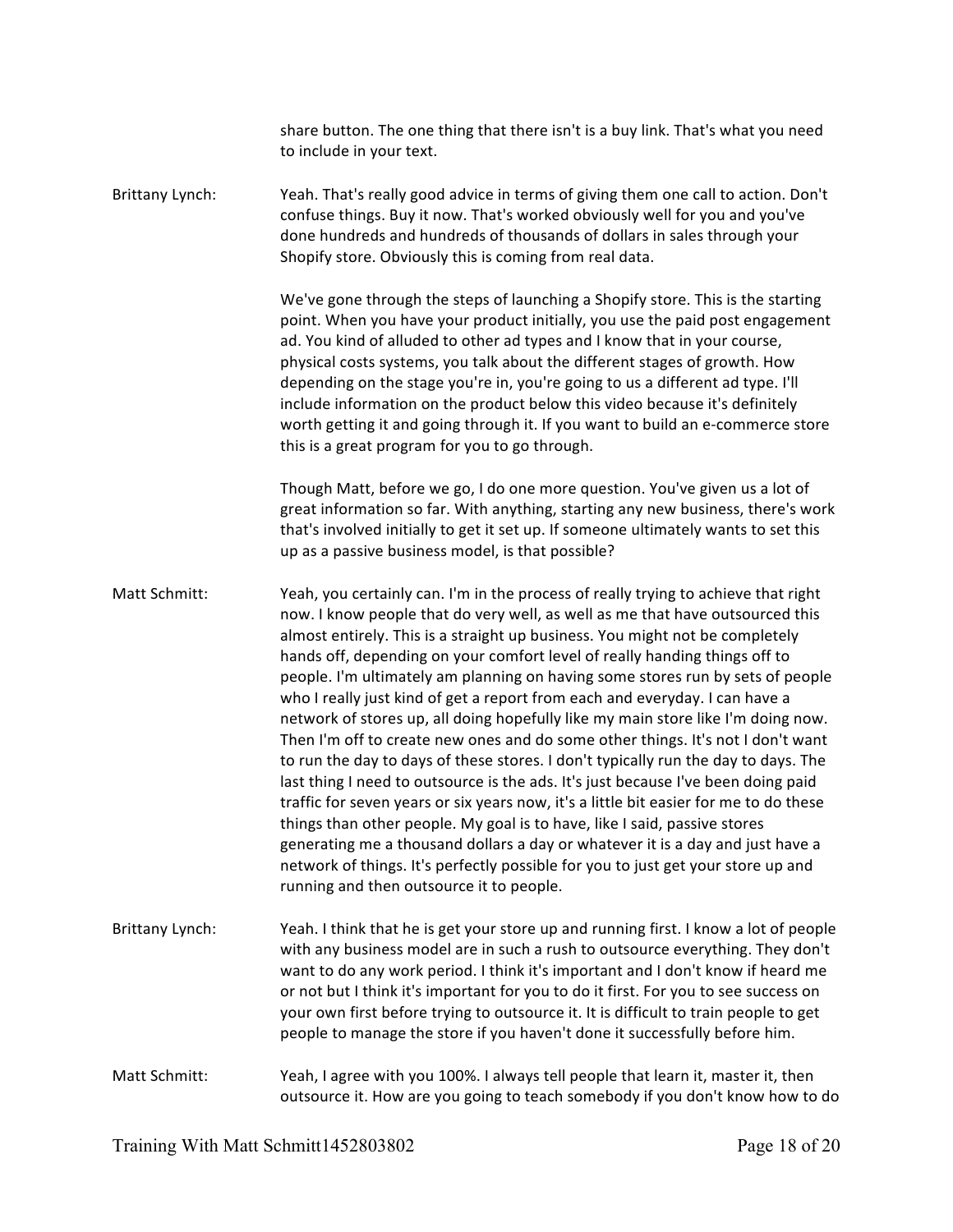it? I've tried that in certain business models before and it does not work. You can't just hand it off to somebody and give them no knowledge. You have to basically master it and then slightly replicate yourself off into different little pieces. Yeah, no, I 100% agree.

Brittany Lynch: That's one of the big mistakes people make about passive income. They mistake passive with no work period. Often there'll be passive income but there is a heavy period of active work initially to get to the point where it's going to turn passive. That is definitely something to keep in mind.

> Matt, I'm wrapping up here. Is there any last piece of advice you have for someone who is interesting in launching the Shopify store?

Matt Schmitt: Yeah. I mean if you're interested in doing it, I would just recommend doing it. Test it out. I mean if I had known about how easy this was, I probably would have been doing this a long time ago. Given even more of T‐string which is super easy too. I made half a million dollars on T‐string alone before moving over. That is an incredibly easy platform but you can do that with so many different products now. The world is developed around this industry and evolved for us to do this on a day to day basis with really minimal or no effort. I mean you give this thing the good college effort over a weekend and you could figure out if the stores viable and something that you want to do.

> I mean it's not going to school for four years and getting your education. Then stepping out into the real world to realize that you don't want to do this. It really can be as fast and and as hard as you want to make it happen. To figure out if this is something you want to try out and you want to keep going with. Don't be afraid of doing it. Take something, ultimately the reason I don't want you to do something that your ultimately passionate in and I say this in the course, because I want you to have business decisions driving your each and every move. If you bring in your own passion to it then you kind of get blinded. Like all of the design, that t-shirt design was great. I need to keep pushing it. I really love that necklace. I bought one for myself. I think it'll sell. That's the kind of stuff that you don't want to do. Just let the numbers drive it for you early on.

I was telling Brittany before this call that I'm creating products in niches now. Private label products in niches now that I'm really passionate about. I'm going to spend the rest of my life doing this stuff but I've been doing this for years. Just do something, get it up and going. Try it out, give it the good college effort and see if this is good for you. It could be something that literally changes your life and makes you quit your job like it did for me.

Brittany Lynch: Yeah. That's something that I had never really thought about before in terms of passion possibly blinding you from making good business decisions. That's a really unique perspective and something that is worth considering.